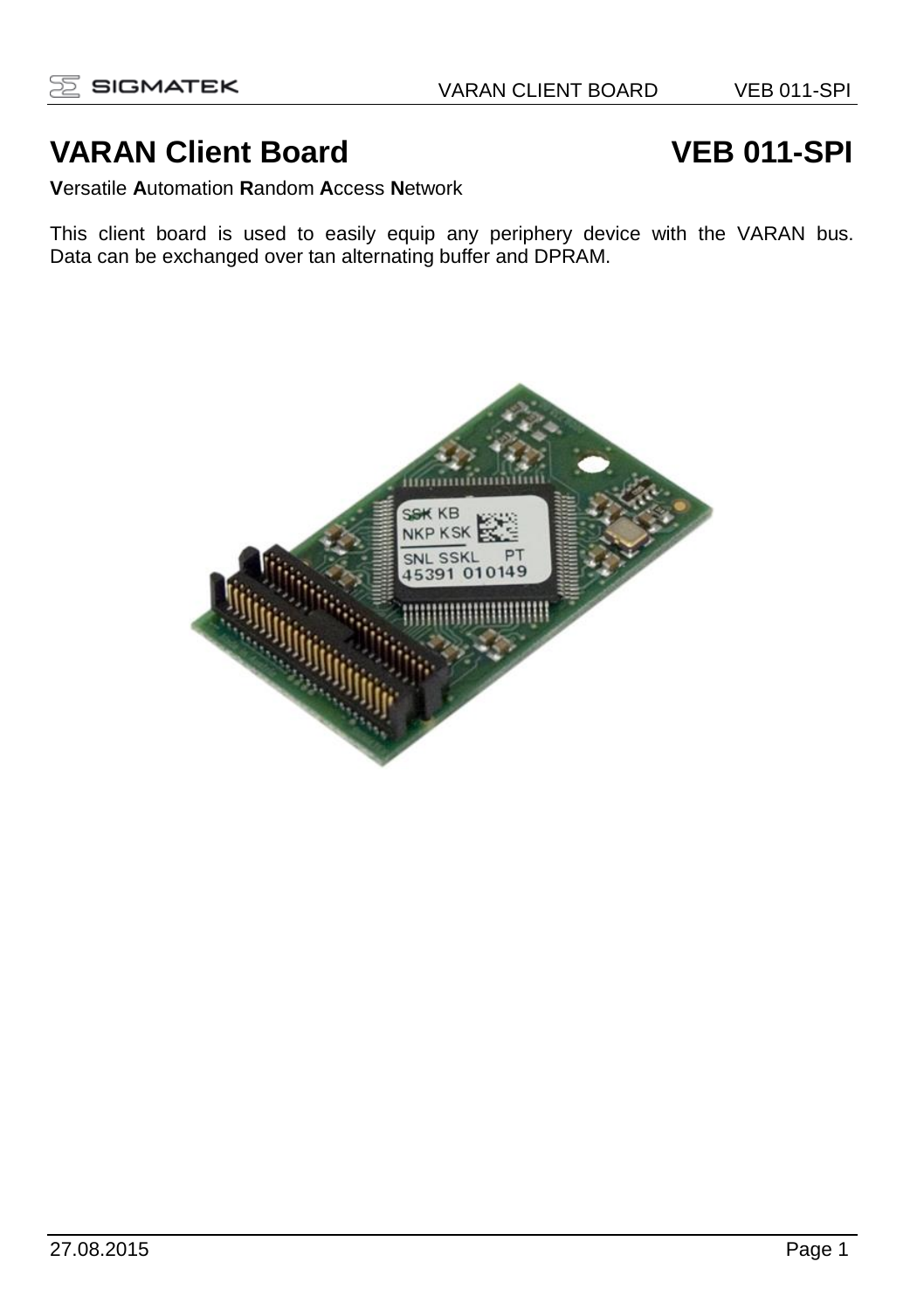# **1 Technical Data**

#### **1.1 Performance Data**

| Internal memory                | 4-Mbit serial Flash                                                                             |
|--------------------------------|-------------------------------------------------------------------------------------------------|
| Interfaces                     | 1 x VARAN (Client)<br>1 x Periphery interface                                                   |
| Connection to periphery device | Over 50-pin board-to-board connector, 0.8 mm spacing<br>(Type ERNI Microstac, order Nr. 114713) |

## **1.2 Electrical Requirements**

| Internal power supply (VDD)  | Typically $+3.3$ V DC $(\pm 4\%)$<br>(Provided from the periphery module over a 50-pin connector) |  |  |
|------------------------------|---------------------------------------------------------------------------------------------------|--|--|
| Current consumption of volt- | Minimum 250 mA                                                                                    |  |  |
| age supply                   | (Depending on the external circuit)                                                               |  |  |

## **1.3 Miscellaneous**

| Article number   | 16-081-011-SPI |
|------------------|----------------|
| Hardware version | . . <u>n</u>   |

## **1.4 Environmental Conditions**

| Storage temperature       | $-20 - +85$ °C             |
|---------------------------|----------------------------|
| Operating temperature (1) | $0 - 70$ °C                |
| <b>Humidity</b>           | $0 - 95$ %, non-condensing |
| <b>EMC</b> stability      | (2)                        |
| Shock resistance          | $150 \text{ m/s}^2$        |

(1) According to component specifications. The operating temperature for the entire unit must be specifically defined for each application, as the operating conditions (mounting position, housing, heat sources in the vicinity of the VEB) are unknown.

(2) For each application, the EMC resistance must be tested separately in the entire system.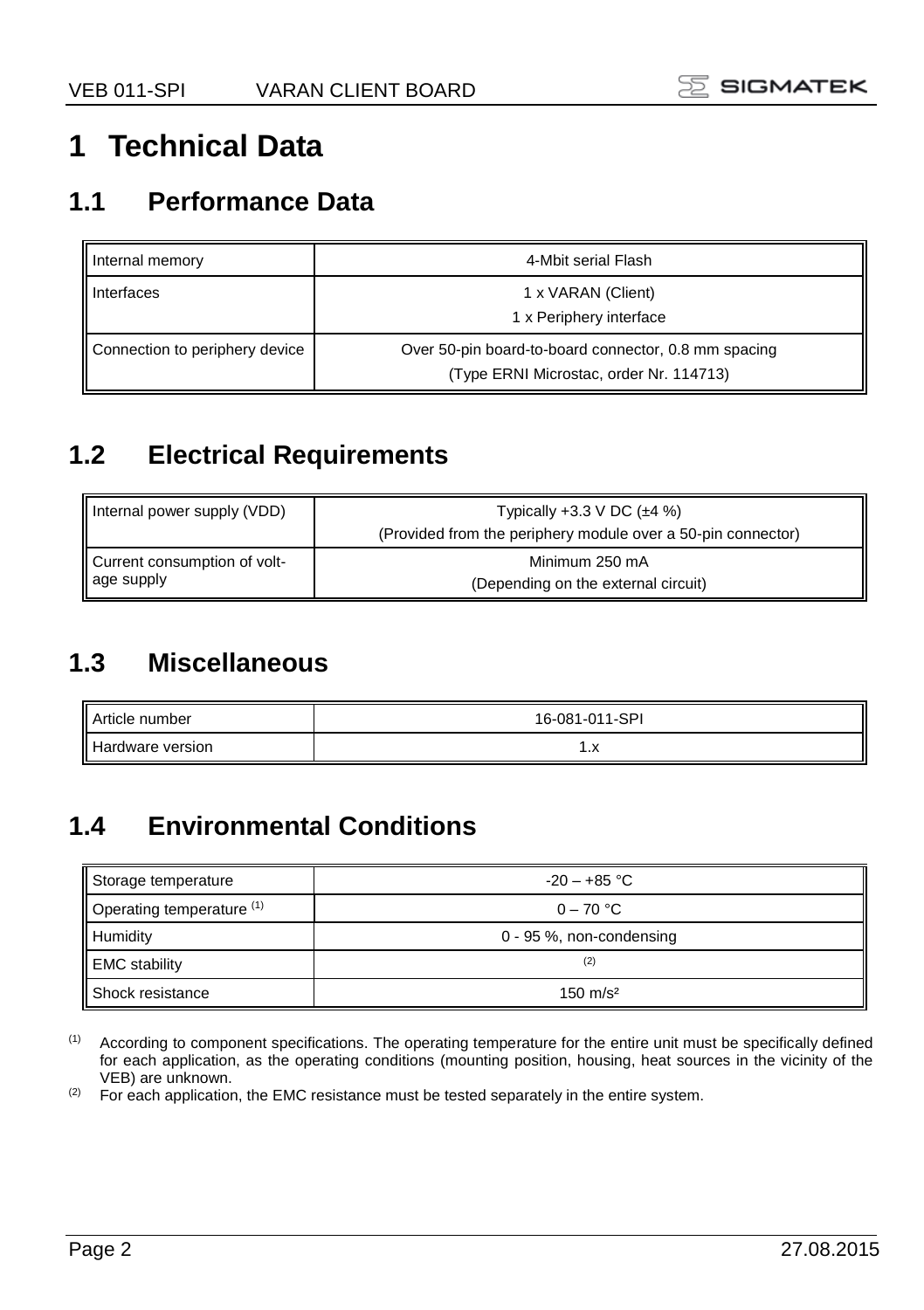# **2 Mechanical Dimensions**



The dimensioning of the center holes in the 50-pin ERNI board-to-board connector plug align with connector on the base card (does not show the position of the connector on the VEB)

The VEB in the above drawing is visible from the rear of the connector.

The component height on the base card under the VEB cannot exceed 3 mm.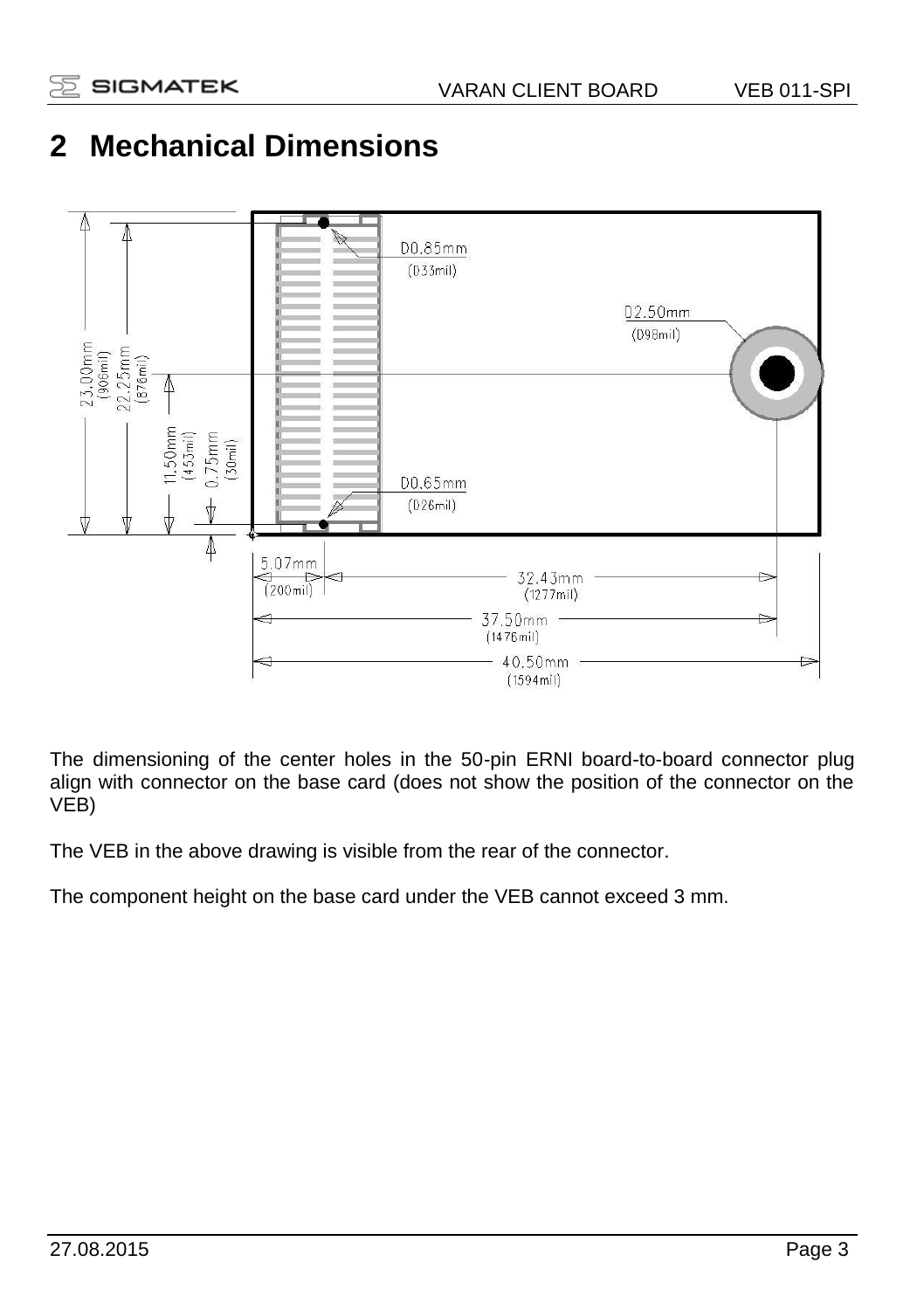# **3 Basics**

The present document is intended for the programmer. It should contain all required information to create a program or client.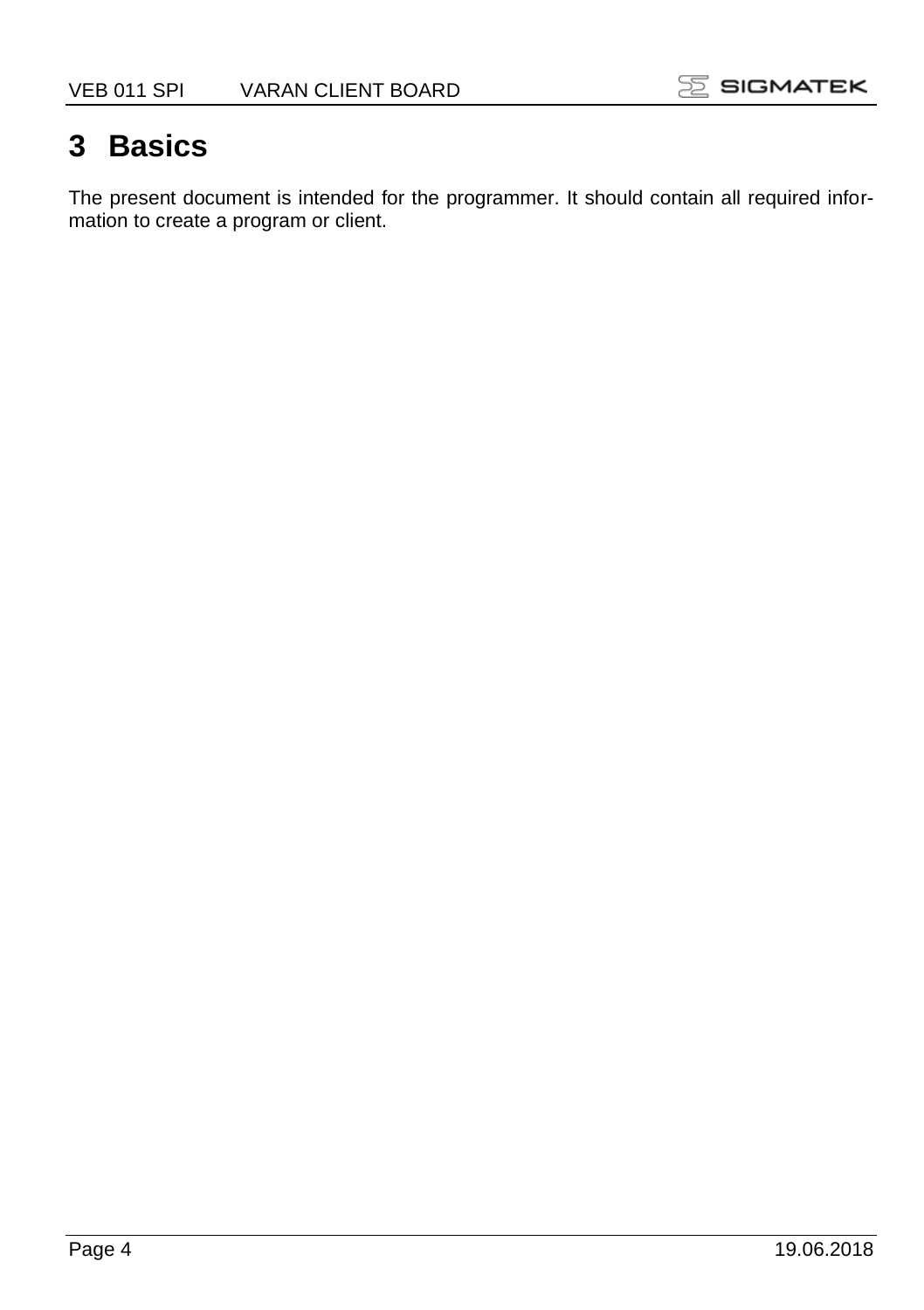### **3.5 Connectors**



**Image 1: Connectors**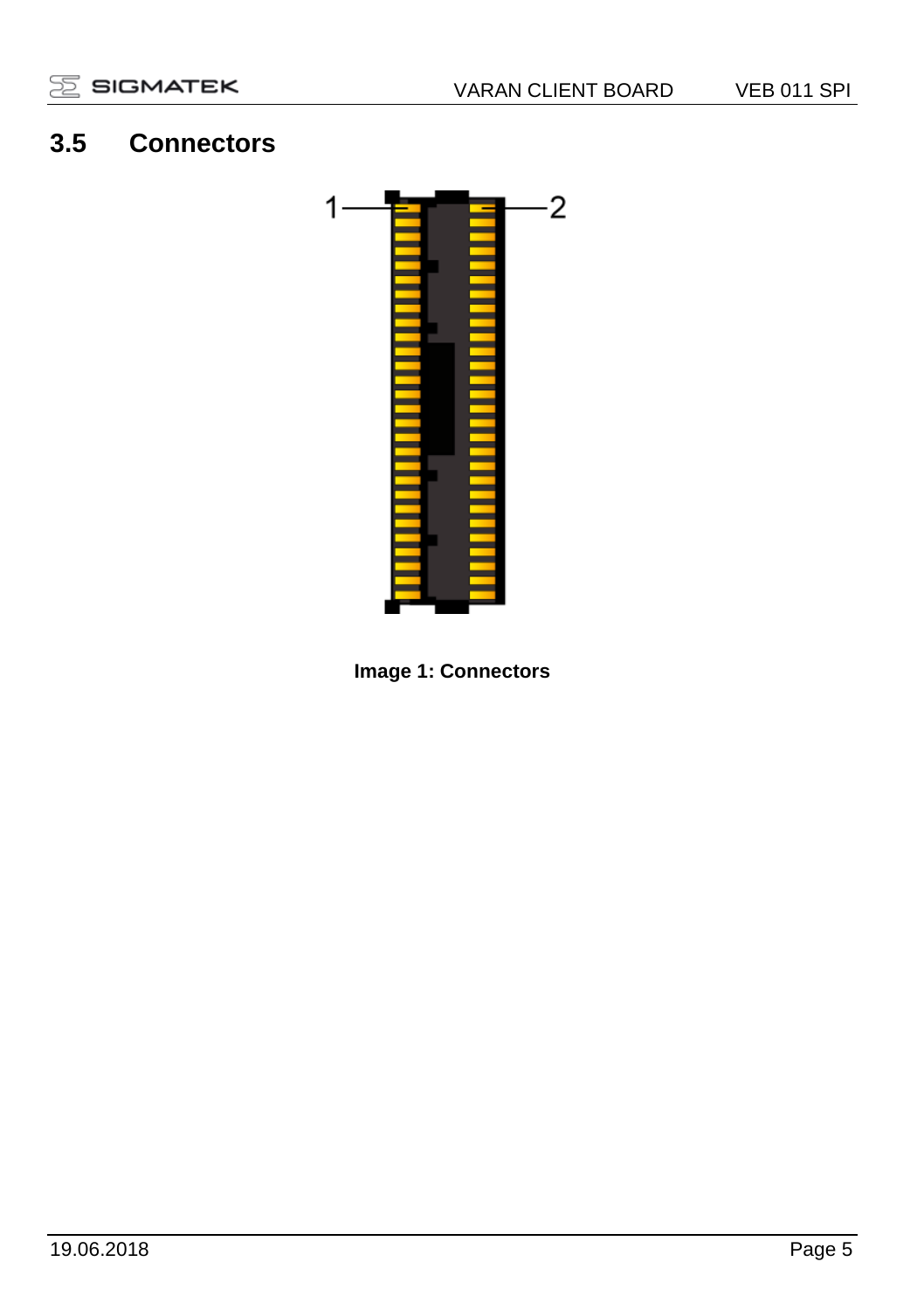# **Programming**

# **4.1 VEB 011-SPI Pin Layout**

| PIN            | Identifier     | <b>Function</b>  |                      |
|----------------|----------------|------------------|----------------------|
| 1              | <b>GND</b>     | Ground           |                      |
| $\overline{2}$ | <b>GND</b>     | Ground           | $\overline{a}$       |
| 3              | mosi           | SPI Data In      | In                   |
| 4              | miso           | SPI Data Out     | Out                  |
| 5              | sck            | <b>SPI Clock</b> | In                   |
| 6              | $\frac{1}{2}$  | 4                | $\frac{1}{2}$        |
| $\overline{7}$ | ssel           | SPI Chip Select  | In                   |
| 8              | $\overline{a}$ |                  | $\overline{a}$       |
| 9              | $\overline{a}$ |                  |                      |
| 10             |                |                  | $\frac{1}{2}$        |
| 11             | $\overline{a}$ |                  | $\overline{a}$       |
| 12             | veb_irq        | <b>IRQ</b>       | Out                  |
| 13             |                |                  | ٠                    |
| 14             |                |                  | $\overline{a}$       |
| 15             | $\overline{a}$ |                  | -                    |
| 16             |                |                  |                      |
| 17             | $\overline{a}$ |                  | $\overline{a}$       |
| 18             |                |                  | $\overline{a}$       |
| 19             | <b>VDD</b>     | +3V3 supply      | In                   |
| 20             | <b>VDD</b>     | +3V3 supply      | In                   |
| 21             | <b>GND</b>     | Ground           |                      |
| 22             | $\overline{a}$ |                  | $\overline{a}$       |
| 23             | VB RD+         | RX+ transmitter  | $\overline{a}$       |
| 24             | veb_sync       | Sync             | Out                  |
| 25             | VB_RD-         | RX-transmitter   | $\ddot{\phantom{0}}$ |
| 26             | $dig_in(0)$    | Digital Input    | In1                  |
| 27             | VB_TD+         | TX+ transmitter  | $\overline{a}$       |
| 28             | $dig_in(1)$    | Digital Input    | ln2                  |
| 29             | VB_TX-         | TX-transmitter   | -                    |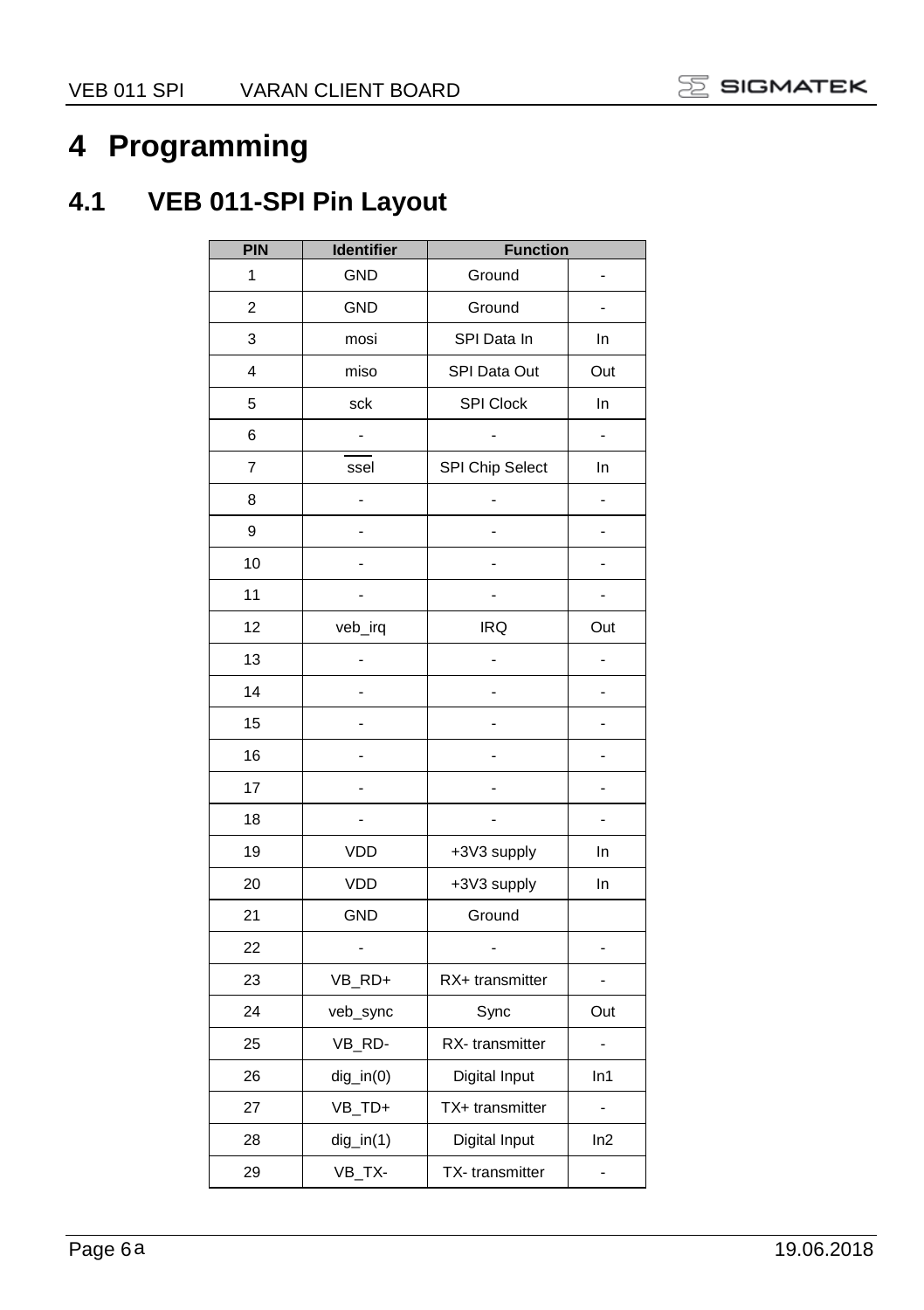

| 30 | $dig_in(2)$     | Digital Input         | In3              |
|----|-----------------|-----------------------|------------------|
| 31 |                 | $VB + 3V3$            | Out              |
| 32 | $dig_in(3)$     | Digital Input         | In4              |
| 33 | clk 25mhz out   | CLK 25 MHz            | Out              |
| 34 | $dig_in(4)$     | Digital Input         | In5              |
| 35 | periphery reset | Periphery Reset       | Out              |
| 36 | $dig_in(5)$     | Digital Input         | In6              |
| 37 |                 |                       |                  |
| 38 | $dig_in(6)$     | Digital Input         | In7              |
| 39 | dig_out(7)      | <b>Digital Output</b> | Out <sub>8</sub> |
| 40 | $dig_in(7)$     | Digital Input         | In8              |
| 41 | $dig_{out(5)}$  | <b>Digital Output</b> | Out <sub>6</sub> |
| 42 | dig_out(6)      | <b>Digital Output</b> | Out7             |
| 43 |                 | LED                   | Out              |
| 44 | $dig_{out(4)}$  | <b>Digital Output</b> | Out <sub>5</sub> |
| 45 |                 | LED                   | Out              |
| 46 | $dig_{out(3)}$  | <b>Digital Output</b> | Out4             |
| 47 | $dig_{out(1)}$  | <b>Digital Output</b> | Out <sub>2</sub> |
| 48 | $dig_{out(2)}$  | <b>Digital Output</b> | Out3             |
| 49 | <b>GND</b>      | Ground                |                  |
| 50 | $dig_{out(0)}$  | <b>Digital Output</b> | Out1             |

**Table 1: Pin layout**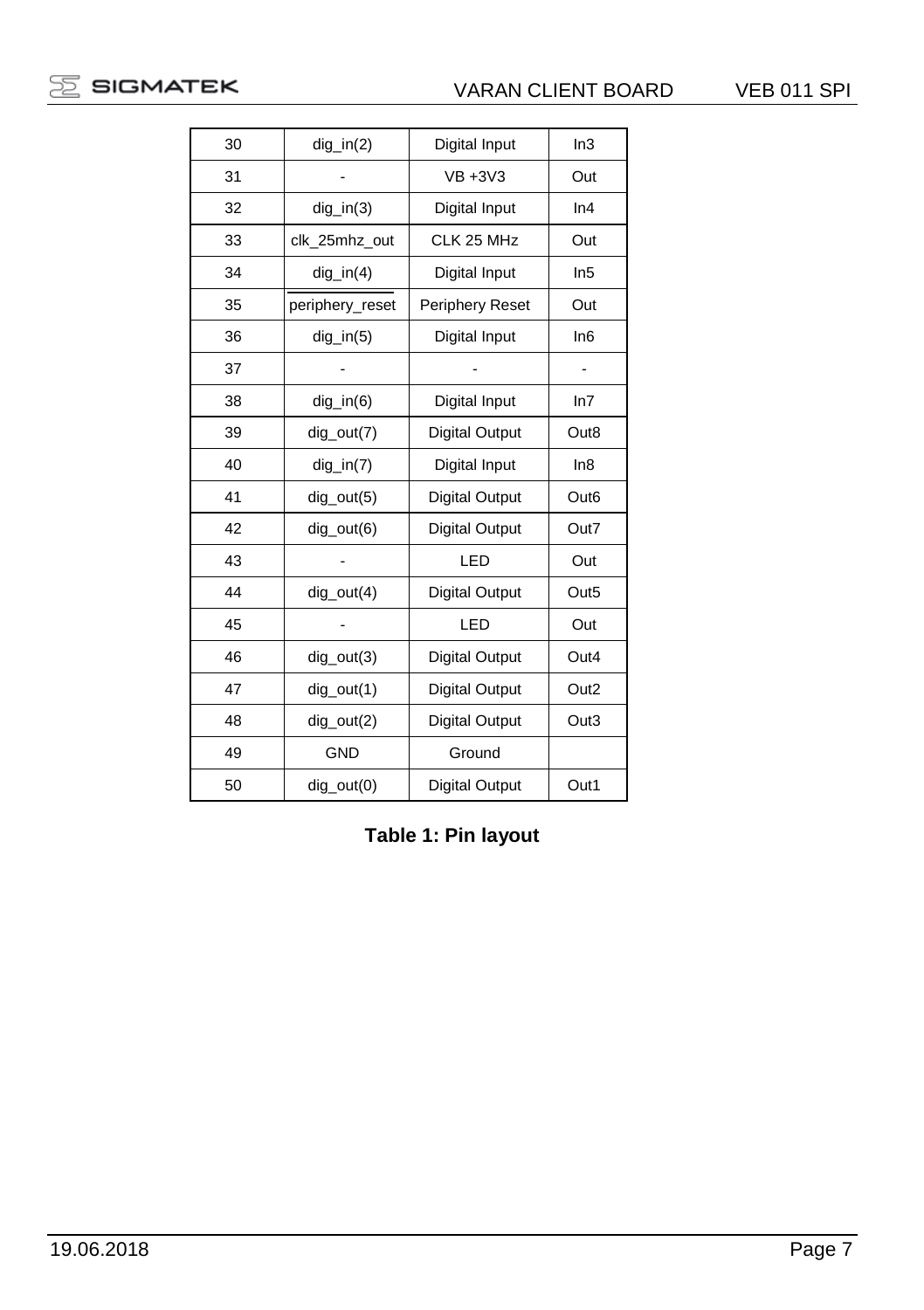

## VEB 011 SPIN VARAN CLIENT BOARD<br>4.2 Electrical bonding **4.2 Electrical bonding**

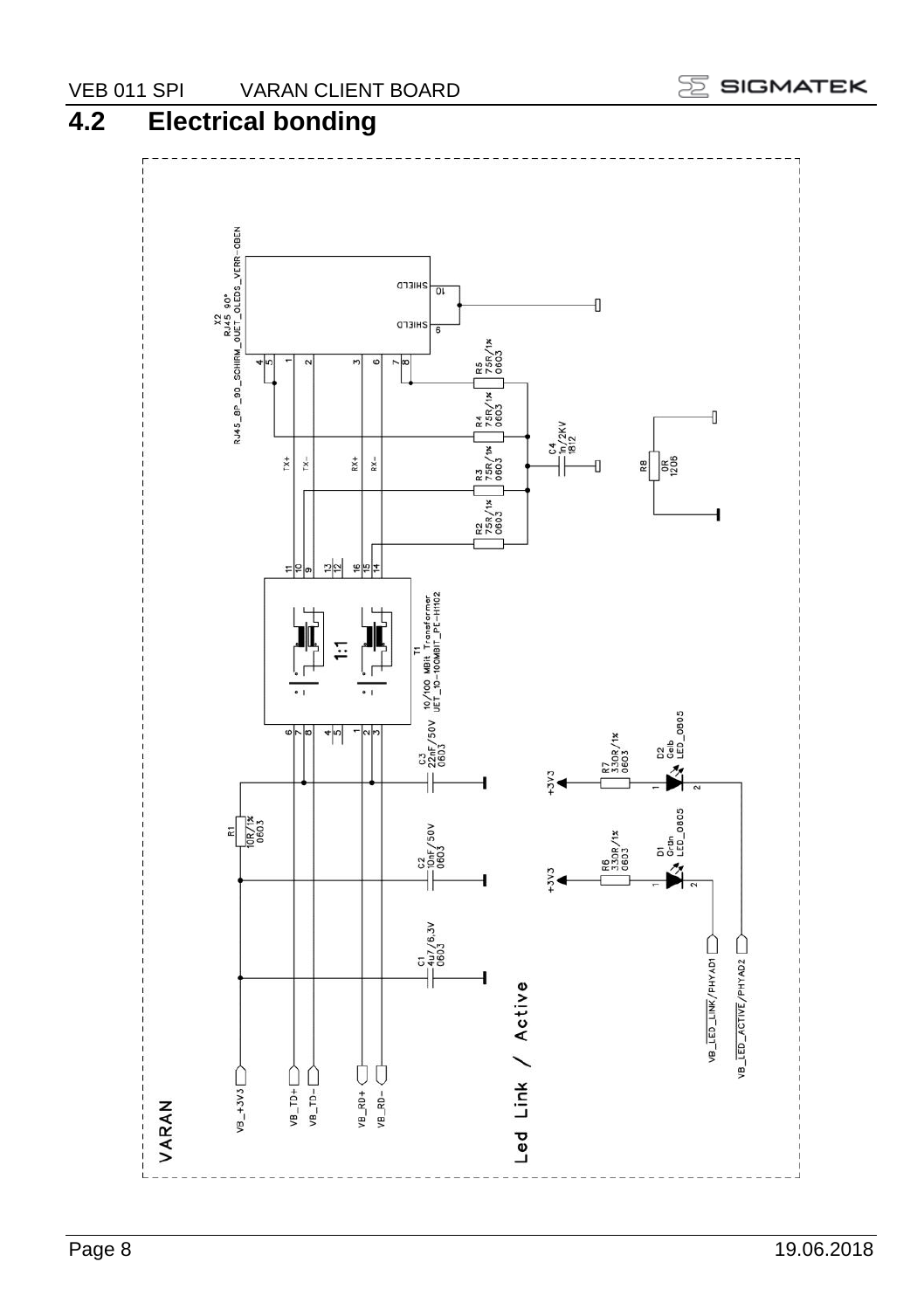#### **4.3 Layout Guidelines**

- ➢ Place blocking capacitors with 100 nF to the supply pins (+3V3) of the Board-to-Board connectors.
- ➢ The distance between the transformer (Pulse H1102NLT) and the RJ45 plug connector has to be kept to a minimum (<25 mm)
- $\triangleright$  The distance between the transformer and the 50-pole VEB plug should not exceed 50mm, if possible.
- ➢ The VARAN differential lines TD+/TD- and RD+/RD- are
	- as short as possible
		- parallel
		- of same length
		- … to route
- $\triangleright$  Furthermore differential lines should have the following properties:
	- Distance between two differential line pairs >0,38 mm
	- Distance of the differential lines to the circuit board angles >25 mm
	- Distance of the differential lines to other signals >0,76 mm
	- Continuous GND area under the differential lines
	- Do not cross differential lines with other signals
	- Do not route differential lines under components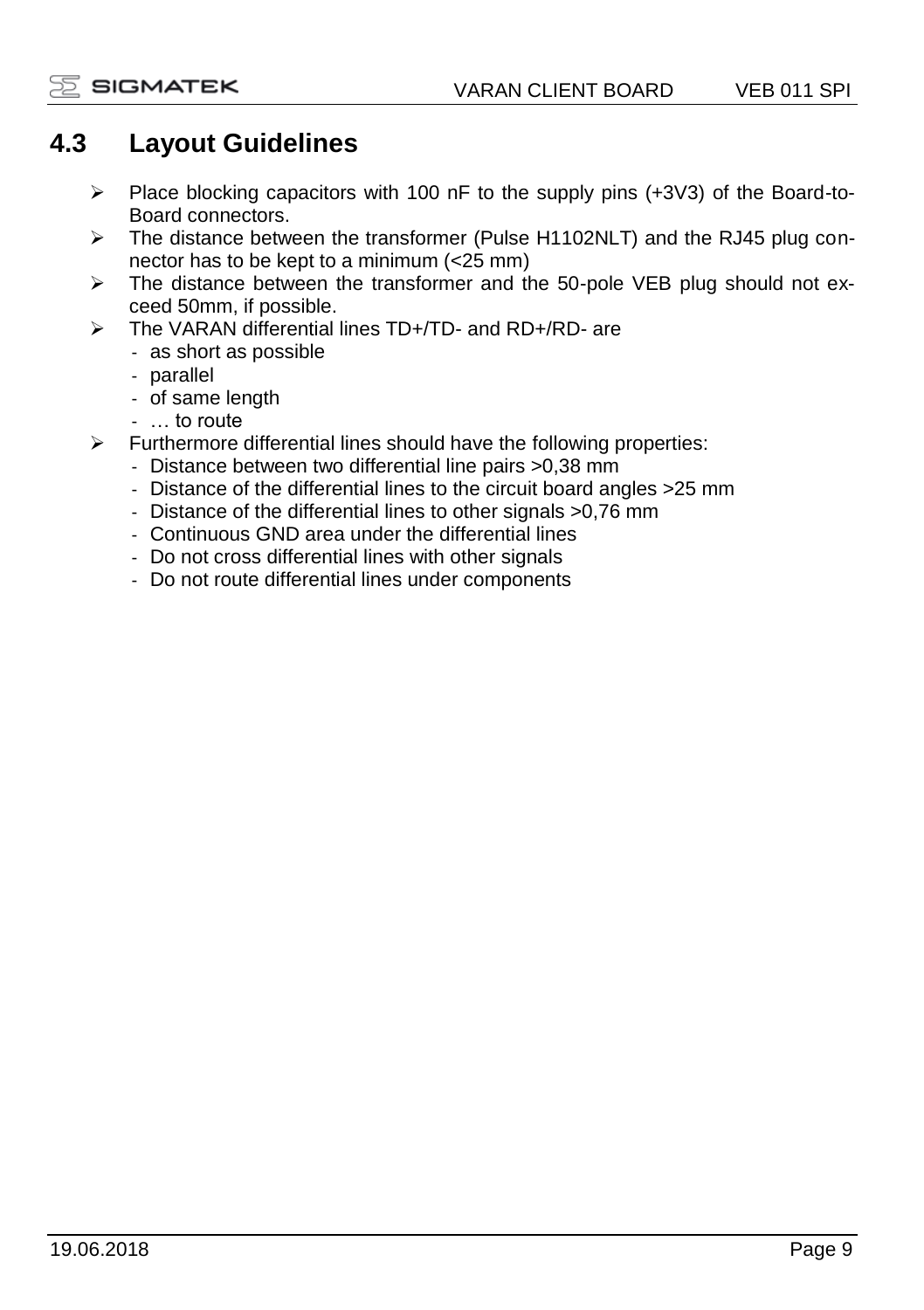If the VEB 011-SPI is operated on a VEB 021 board, the following signals can be accessed through the multi-pin connector of the VEB 021 board:

|     | <b>VEB 021</b>  |              | <b>VEB 011</b>  |  |
|-----|-----------------|--------------|-----------------|--|
| Pin | Label           | Pin          | <b>Function</b> |  |
| 1   | V <sub>1</sub>  | 4            | <b>MISO</b>     |  |
| 2   | V <sub>2</sub>  | 3            | <b>MOSI</b>     |  |
| 3   | V3              | 6            |                 |  |
| 4   | V <sub>4</sub>  | 5            | <b>SCK</b>      |  |
| 5   | V <sub>5</sub>  | 8            |                 |  |
| 6   | V6              | 7            | SSEL            |  |
| 7   | V7              | 10           |                 |  |
| 8   | GND             | 1, 2, 21, 49 | <b>GND</b>      |  |
| 9   | V8              | 9            |                 |  |
| 10  | V9              | 12           | <b>IRQ</b>      |  |
| 11  | V10             | 11           |                 |  |
| 12  | V11             | 14           | -               |  |
| 13  | V <sub>12</sub> | 13           |                 |  |
| 14  | V13             | 16           | -               |  |
| 15  | <b>GND</b>      | 1, 2, 21, 49 | <b>GND</b>      |  |
| 16  | V14             | 15           | -               |  |
| 17  | V15             | 18           |                 |  |
| 18  | V16             | 17           |                 |  |
| 19  | V17             | 22           |                 |  |
| 20  | V18             | 24           | Sync            |  |
| 21  | V19             | 26           | In1             |  |
| 22  | GND             | 1, 2, 21, 49 | GND             |  |
| 23  | V20             | 28           | ln2             |  |
| 24  | V <sub>21</sub> | 30           | In3             |  |
| 25  | V <sub>22</sub> | 32           | In4             |  |
| 26  | V23             | 34           | In5             |  |
| 27  | V24             | 33           | CLK 25 MHz      |  |
| 28  | V25             | 36           | In6             |  |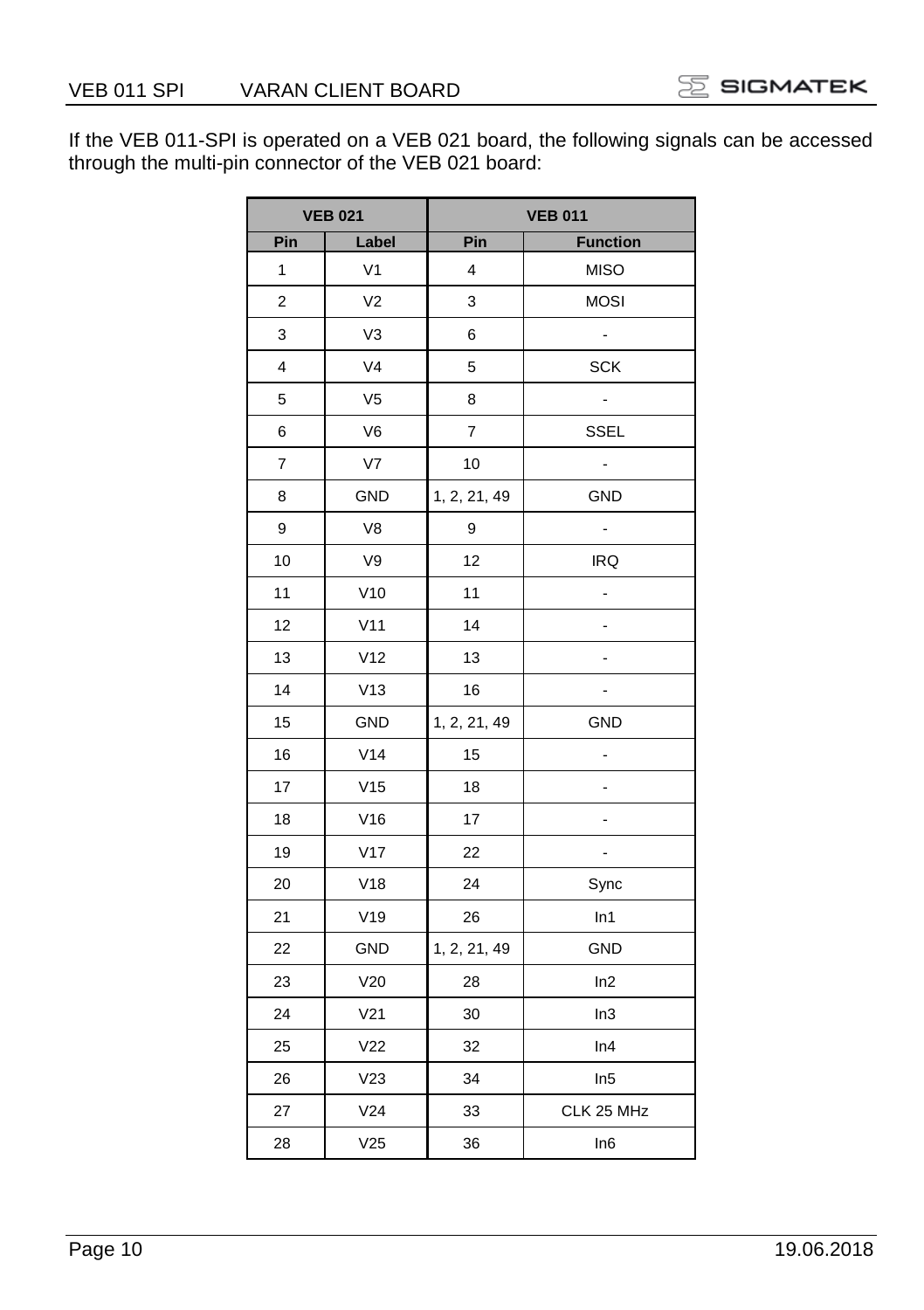| 29 | GND        | 1, 2, 21, 49 | <b>GND</b>       |
|----|------------|--------------|------------------|
| 30 | V26        | 35           | Periphery RESET  |
| 31 | V27        | 38           | ln7              |
| 32 | V28        | 37           |                  |
| 33 | V29        | 40           | In8              |
| 34 | V30        | 39           | Out8             |
| 35 | V31        | 42           | Out7             |
| 36 | <b>GND</b> | 1, 2, 21, 49 | <b>GND</b>       |
| 37 | V32        | 41           | Out <sub>6</sub> |
| 38 | V33        | 44           | Out <sub>5</sub> |
| 39 | V34        | 46           | Out4             |
| 40 | V35        | 48           | Out3             |
| 41 | V36        | 47           | Out <sub>2</sub> |
| 42 | V37        | 50           | Out1             |
| 43 | <b>GND</b> | 1, 2, 21, 49 | <b>GND</b>       |
| 44 | <b>GND</b> | 1, 2, 21, 49 | <b>GND</b>       |
| 45 | $+3V3$     | 19, 20       | $+3V3$           |
| 46 | $+3V3$     | 19, 20       | $+3V3$           |

**Tabelle 2: Pinbelegung VEB 021\_011**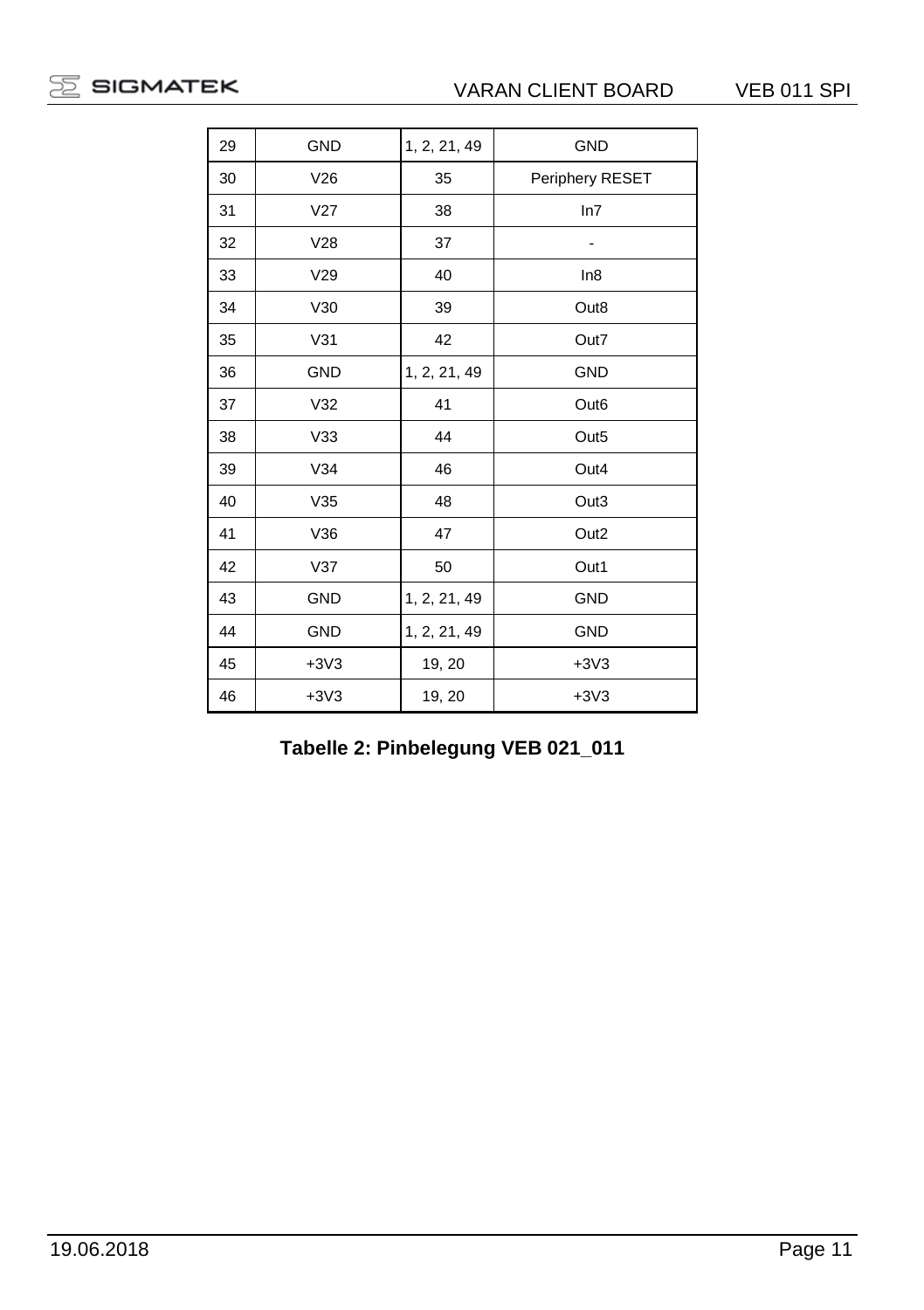#### **4.3.1 Timing the Synchronous Manager to the Client (Alternating Buffer)**



**Image 2: Client reads data from the Manager, synchronous operation**

The µC (SPI Master) must be synchronous to the VARAN system.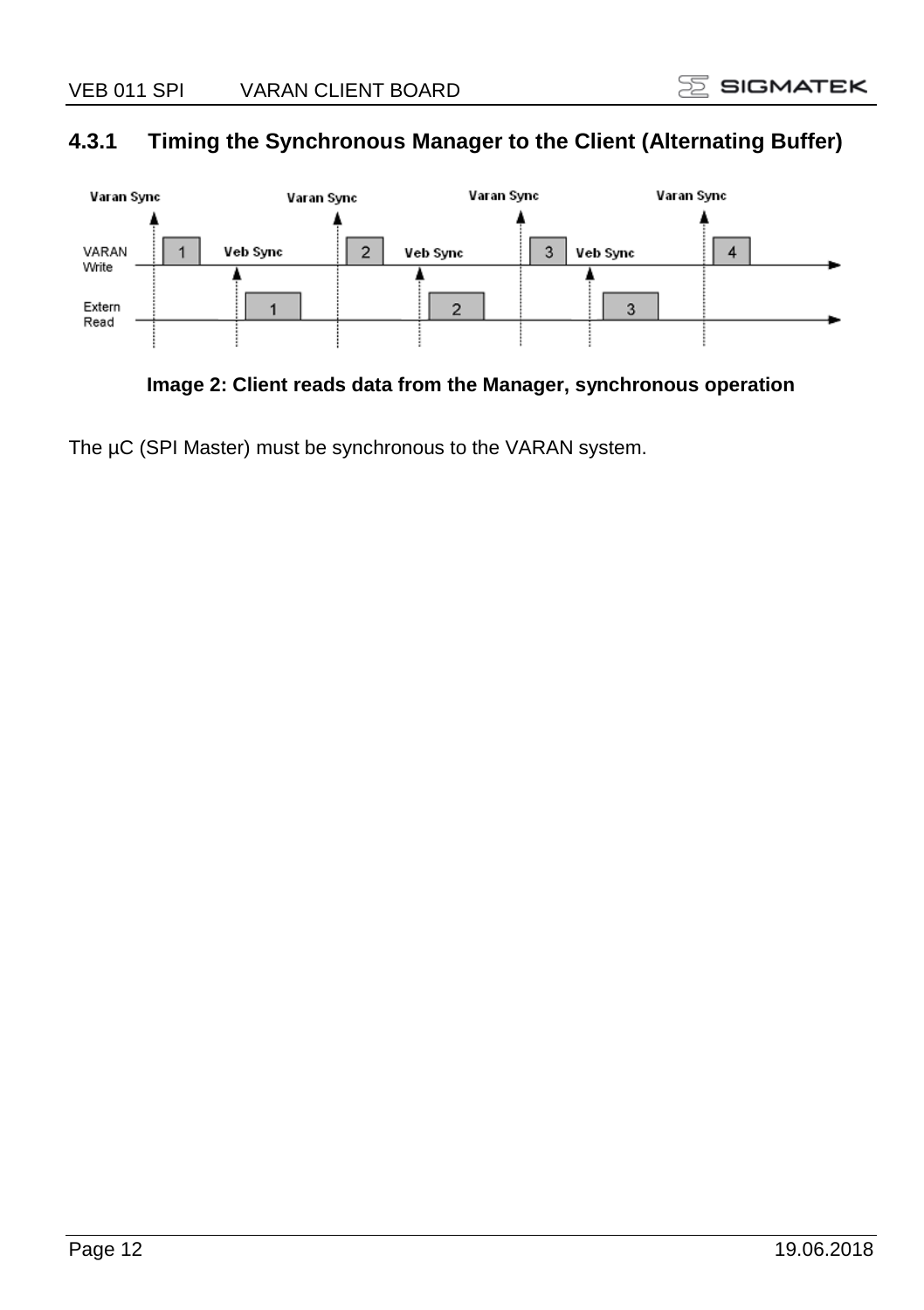## **4.4 Address Mapping**

#### **4.4.1 VARAN Side**

| <b>Address</b><br>(hex) | <b>Size</b><br>(bytes) | <b>Access</b><br><b>Type</b> | <b>Description</b>                                                                                                                                                                                                                                                                                                            | <b>Reset value</b> |
|-------------------------|------------------------|------------------------------|-------------------------------------------------------------------------------------------------------------------------------------------------------------------------------------------------------------------------------------------------------------------------------------------------------------------------------|--------------------|
| Memory                  |                        |                              |                                                                                                                                                                                                                                                                                                                               |                    |
| 0000                    | 2048                   | W                            | Alternating Buffer(Write Space)<br>Default = switch by sync, switch mode can be changed in<br>the register                                                                                                                                                                                                                    | $00 \,$            |
| 0800                    | 2048                   | r                            | Alternating Buffer (Read Space)<br>Default = switch by sync, switch mode can be changed in<br>the register                                                                                                                                                                                                                    | $00 \,$            |
| 1000                    | 512                    | r/w                          | reserved                                                                                                                                                                                                                                                                                                                      | 00                 |
| 1200                    | 1                      | r                            | VEB Sync Mode Register<br>Bit 0: $1 =$ Enable Sync Quitting Mode<br>$0 =$ Enable Pulse width Register<br>Bit 1: $1 = \text{sync} / \text{veb}$ irq output is active low,<br>$0 =$ active high<br>Bit 2: 1 = Enable tristate buffer for sync / $veb$ _irg<br>output<br>Bit 3: Sync Output Register (read)<br>Bit 74 : Reserved | $00 \,$            |
| 1201                    | 3                      | r/w                          | Reserved                                                                                                                                                                                                                                                                                                                      | 00 <sup>1</sup>    |
| 1204                    | 4                      | r/w                          | VARAN Bus Cycle Time [10 ns]                                                                                                                                                                                                                                                                                                  | 00000000           |
| 1800                    | 2048                   | r/w                          | <b>DPRAM</b>                                                                                                                                                                                                                                                                                                                  |                    |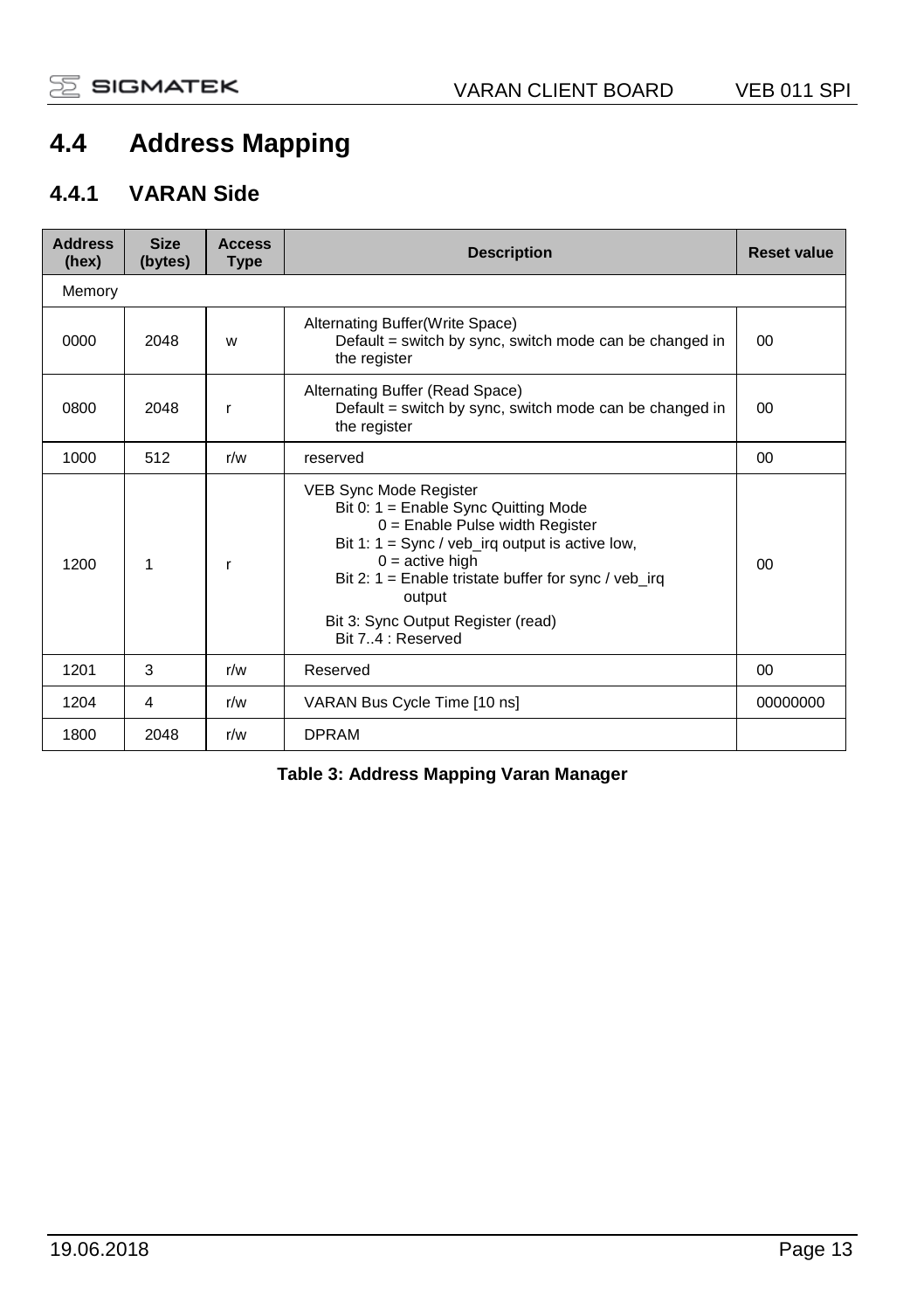#### **4.4.2 µC Side**

| Ad-<br>dress<br>(hex) | <b>Size</b><br>(bytes<br>$\lambda$ | <b>Access</b><br><b>Type</b> | <b>Description</b>                                                                                                                                                                                                                                                                                                                                                                                                       | <b>Reset value</b> |
|-----------------------|------------------------------------|------------------------------|--------------------------------------------------------------------------------------------------------------------------------------------------------------------------------------------------------------------------------------------------------------------------------------------------------------------------------------------------------------------------------------------------------------------------|--------------------|
| 0000                  | 2048                               | r                            | Alternating Buffer (Read Space)<br>Default = switch by sync, switch mode can be changed<br>in the register                                                                                                                                                                                                                                                                                                               | 00                 |
| 0800                  | 2048                               | W                            | Alternating Buffer (Write Space)<br>Default = switch by sync, switch mode can be changed<br>in the register                                                                                                                                                                                                                                                                                                              | 00                 |
| 1000                  | 256                                | r/w                          | <b>Transmit/Receive Buffer</b>                                                                                                                                                                                                                                                                                                                                                                                           | ä,                 |
| 1100                  | $\overline{2}$                     | r/w                          | Page Address<br>Two higher bytes of SPI address (A23 A8)                                                                                                                                                                                                                                                                                                                                                                 | 0000               |
| 1102                  | 1                                  | r/w                          | <b>Predefined Command Register</b><br>16#01: Page Read<br>16#02: Page program<br>16#03: Sector Erase<br>16#F0: Reboot FPGA                                                                                                                                                                                                                                                                                               | 00                 |
| 1103                  | $\mathbf{1}$                       | r/w                          | Single Command Register                                                                                                                                                                                                                                                                                                                                                                                                  | $00 \,$            |
| 1104                  | 1                                  | r                            | <b>Status Register</b><br>Bit 0: 1=Ready, 0=Busy                                                                                                                                                                                                                                                                                                                                                                         | 01                 |
| 1105                  | $\mathbf{1}$                       | W                            | <b>Request Register</b><br>Bit 03: Software Request (highest priority)<br>Bit 47: Hardware Requests (Bit 7 lowest priority)                                                                                                                                                                                                                                                                                              |                    |
| 1106                  | 1                                  | r                            | <b>Grant Register</b><br>Bit 03: Software Grant<br>Bit 47: Hardware Grants                                                                                                                                                                                                                                                                                                                                               | 00                 |
| 1107                  | 1                                  | W                            | <b>Clear Request Register</b><br>Bit 03: Software Request<br>Bit 47: Hardware Requests                                                                                                                                                                                                                                                                                                                                   | ٠                  |
| 1108                  | 248                                | r/w                          | reserved                                                                                                                                                                                                                                                                                                                                                                                                                 |                    |
| 1200                  | $\mathbf{1}$                       | r/w                          | VEB Sync Mode Register<br>Bit 0: $1 =$ Enable Sync Quitting Mode<br>$0 =$ Enable Pulse width Register<br>Bit 1: $1 = \text{sync} / \text{veb}$ irq output is active low,<br>$0 =$ active high<br>Bit 2: $1 =$ Enable tristate buffer for sync / veb_irg<br>output<br>Bit 3: Sync Output Register (read)<br>Bit 6.4: Reserved<br>Bit 7: $1 =$ Enable Sync clear 1 clock cycle (write)<br>$0 =$ Disable Sync clear (write) | 00                 |
| 1201                  | $\mathbf{1}$                       | r                            | <b>PLL Frame Counter</b>                                                                                                                                                                                                                                                                                                                                                                                                 | 00                 |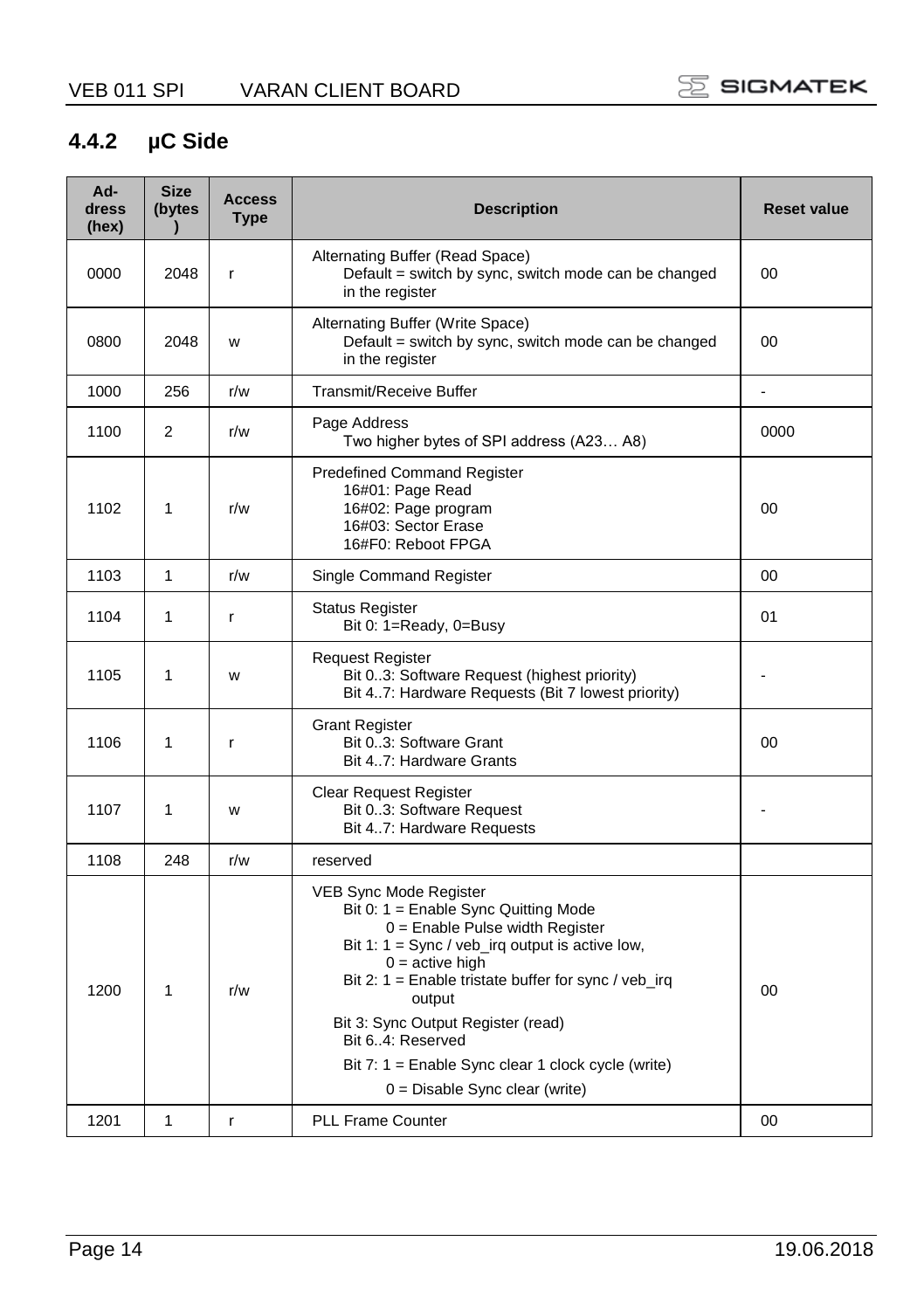$\mathbb E$  SIGMATEK

VARAN CLIENT BOARD VEB 011 SPI

| 1202 | $\overline{2}$ | r/w16 | Sync Pulse width Register<br>Bit 150: Value in steps of 20 ns<br>$(e.q. 5 = 100ns and 0 = disabeled)$                                                                                                                                                                                                                             | 0000             |
|------|----------------|-------|-----------------------------------------------------------------------------------------------------------------------------------------------------------------------------------------------------------------------------------------------------------------------------------------------------------------------------------|------------------|
| 1204 | 4              | r.    | VARAN Bus Cycle Time [10 ns]                                                                                                                                                                                                                                                                                                      | 00000000         |
| 1208 | 8              | r/w   | Reserved                                                                                                                                                                                                                                                                                                                          | $00 \,$          |
| 1210 | 1              | r/w   | Digital In/Output Register                                                                                                                                                                                                                                                                                                        | 00               |
| 1211 | 239            | ÷.    | Reserved                                                                                                                                                                                                                                                                                                                          | ÷,               |
| 1300 | 4              | w32   | Transmit FIFO Data Input                                                                                                                                                                                                                                                                                                          | ä,               |
| 1304 | 4              | w32   | Transmit FIFO Frame Length<br>Write frame length before filling the FIFO<br>Bit 100: Frame Length (in Bytes max. 1518)                                                                                                                                                                                                            |                  |
| 1308 | 4              | r32   | Receive FIFO Data Output                                                                                                                                                                                                                                                                                                          |                  |
| 130C | 4              | r32   | Receive FIFO Frame Length (in Bytes)<br>$0 =$ no valid frame in FIFO                                                                                                                                                                                                                                                              | 00000000         |
| 1310 | 4              | r     | Available Registers in Transmit FIFO (in Bytes)                                                                                                                                                                                                                                                                                   | 00000000         |
| 1314 | 4              | W     | FIFO Control register<br>Bit 0: 1 = Reset Transmit FIFO<br>Bit 1: $1 =$ Reset Receive FIFO                                                                                                                                                                                                                                        |                  |
| 1314 | 4              | r     | FIFO Status register (IRQ Quit register)<br>Bit 0: $1 =$ frame transmitted<br>Bit 1: $1 =$ frame received (valid frame is in FIFO)<br>Bit 2: 1 = transmit FIFO error (Transmit FIFO Frame<br>Length > 1518, or writing false values of bytes in FIFO)<br>Bit 3: 1 = receive FIFO error (Read Receive FIFO when<br>no valid frame) | 00000000         |
| 1318 | 4              | r/w   | Interrupt enable register<br>Bit $0:1$ = frame transmitted<br>Bit $1:1$ = frame received<br>Bit $2:1$ = transmit FIFO error<br>Bit $3:1$ = receive FIFO error                                                                                                                                                                     | 00000000         |
| 131C | 4              | r/w   | Receive MAC Filter register<br>Bit $0:1 =$ Unicast enable<br>(Destination address = MAC address)<br>Bit $1:1 = B$ roadcast enable<br>(Destination address = 16#FFFFFFFFFFFFFF<br>Bit $2:1$ = Promiscuous enable<br>(all destination address are received)                                                                         | 00000000         |
| 1320 | 6              | r/w   | <b>MAC Address</b>                                                                                                                                                                                                                                                                                                                | 00000000<br>0000 |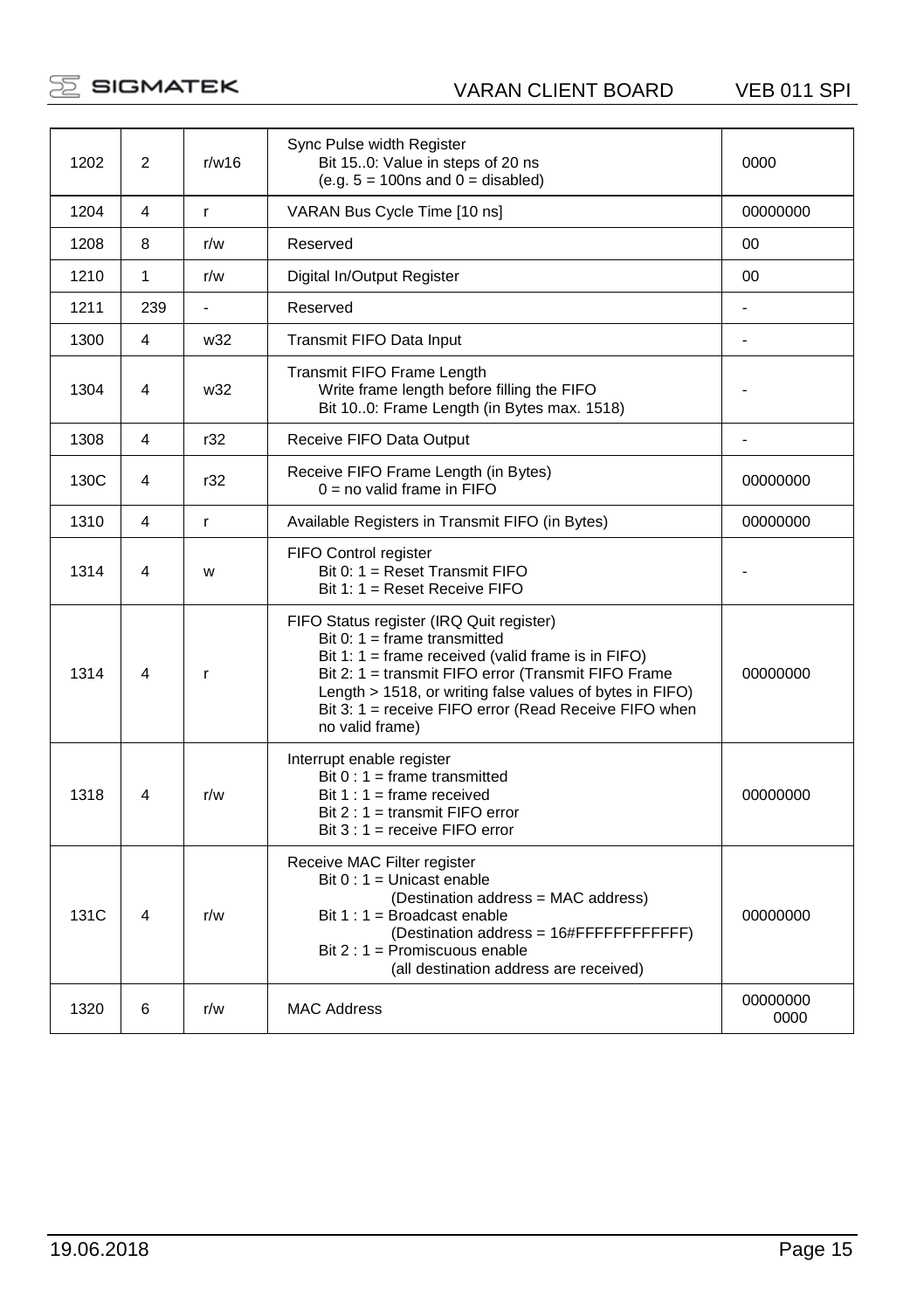VEB 011 SPI VARAN CLIENT BOARD



| 1326 |      | r/w | Port Control / Link Status register<br>Bit 0: $1 =$ Link established (read only)<br>Transmitting is only allowed, when Link is established<br>Bit 1: $1 =$ Port enable<br>(Port must be enabled before transmitting) | 00 |
|------|------|-----|----------------------------------------------------------------------------------------------------------------------------------------------------------------------------------------------------------------------|----|
| 1327 | 1241 | r/w | reserved                                                                                                                                                                                                             |    |
| 1800 | 2048 | r/w | <b>DPRAM</b>                                                                                                                                                                                                         | 00 |

#### **Table 4: Address Mapping µC Client**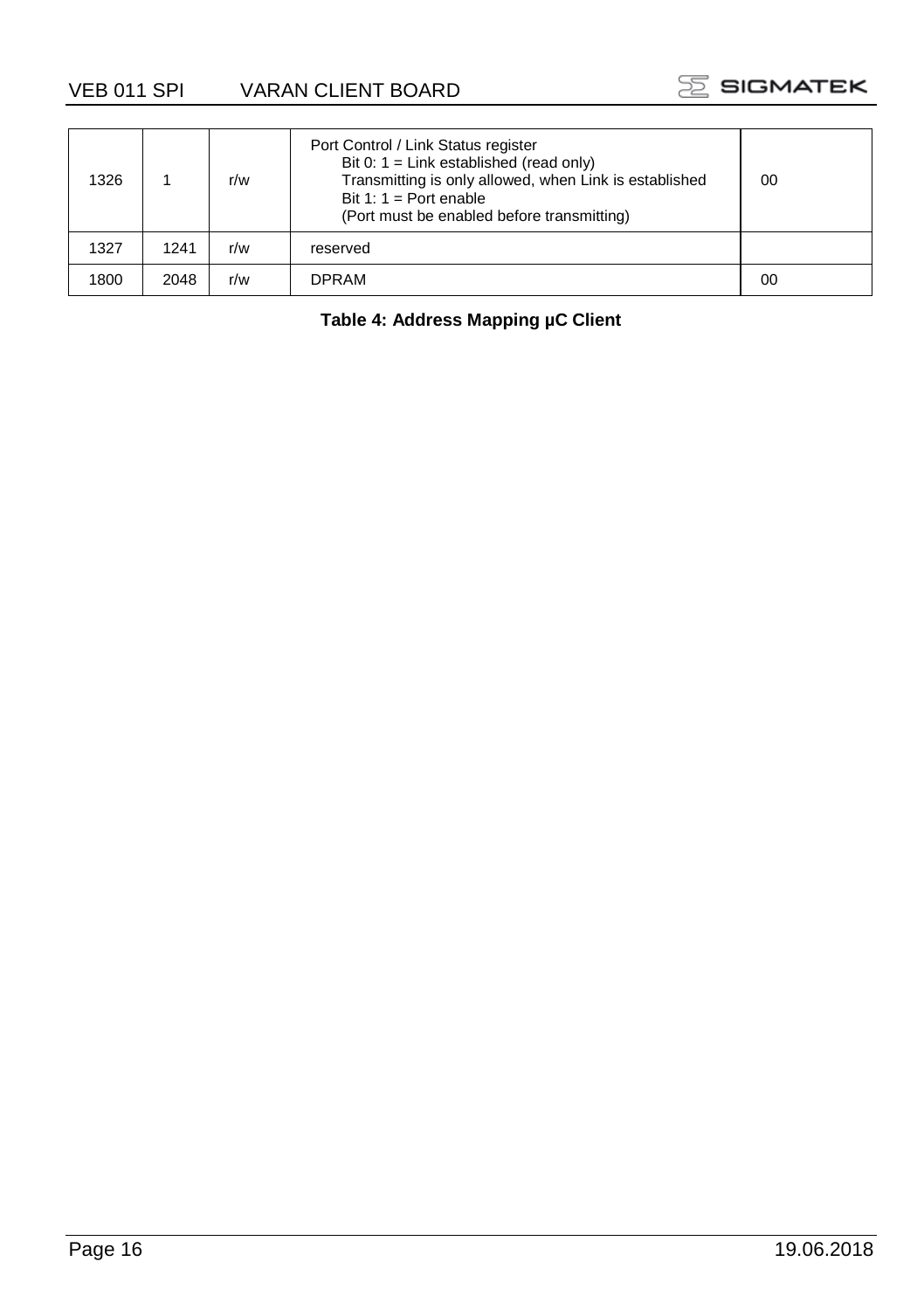### **4.5 Sync Modes**

The Sync Mode register allows the synchronization response to be modified.



As can be seen in line 2 and 4, a distinction is made between active high and active low (bit 1). The Sync Quitting Mode can be activated (bit 0). In this case, the µC sends a response as defined in 6.

To avoid damage to the output driver, the tristate buffer option (bit 2) can be activated (3 and 5).

Bit 0 of the Sync Mode register can also activate the pulse width register. Values can be set in 20 ns increments.

To use the sync interrupt and alternating buffer, the internal PLL must first be activated. This is located in the control area at address 0x0140. 0x01 must be written to address 0x17 of the PLL in order to activate it.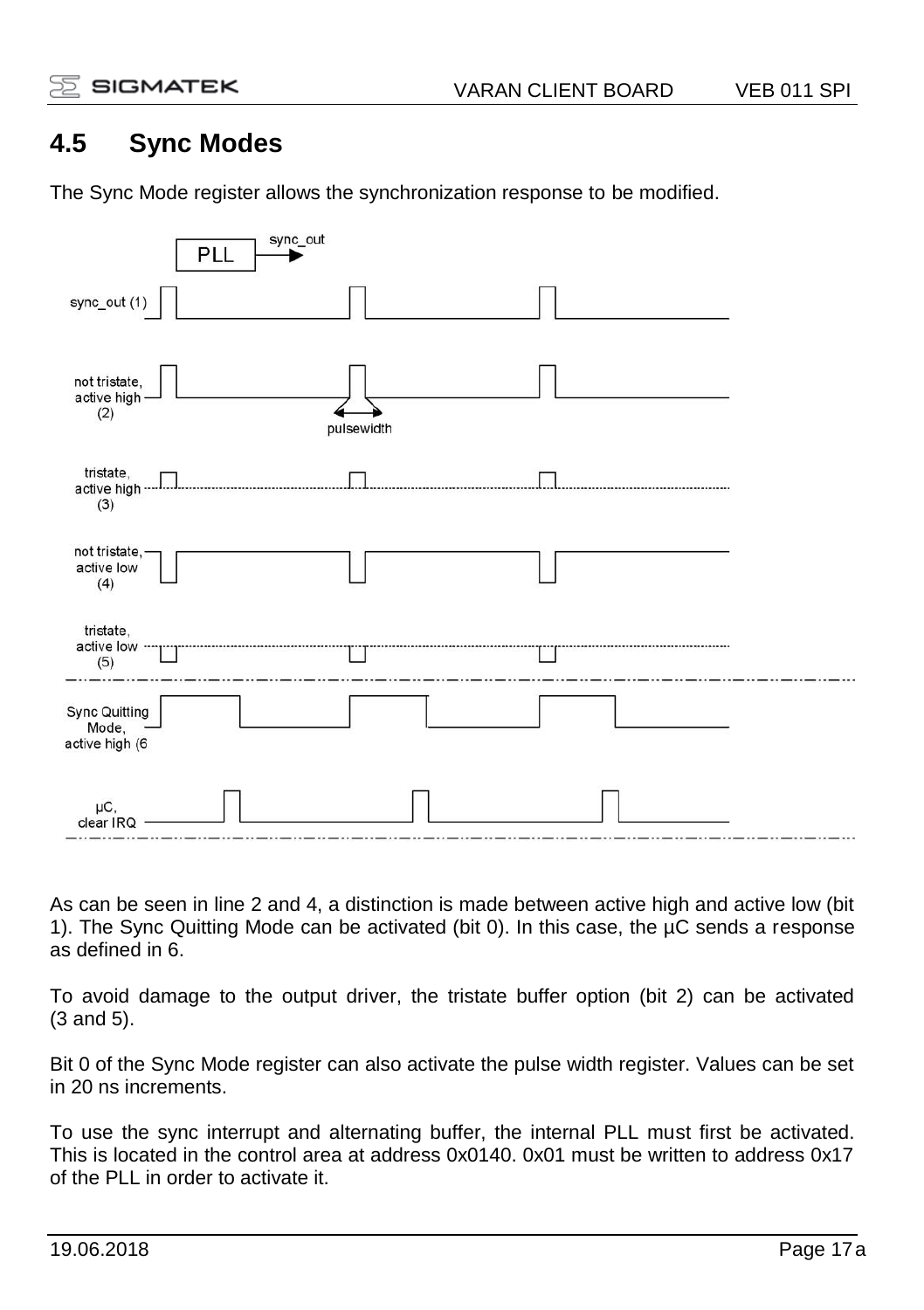#### **4.6 Interrupt Output**

The VEB 011-SPI interrupt output can be configured over the same register as the Sync for low-active, high-active and/or tristate. If an interrupt is triggered, the output is then active. The VEB IRQ is controlled through the EMAC. The interrupt must be acknowledged in the respective register to deactivate the interrupt output (e.g. EMAC FIFO Status register - IRQ Quit register)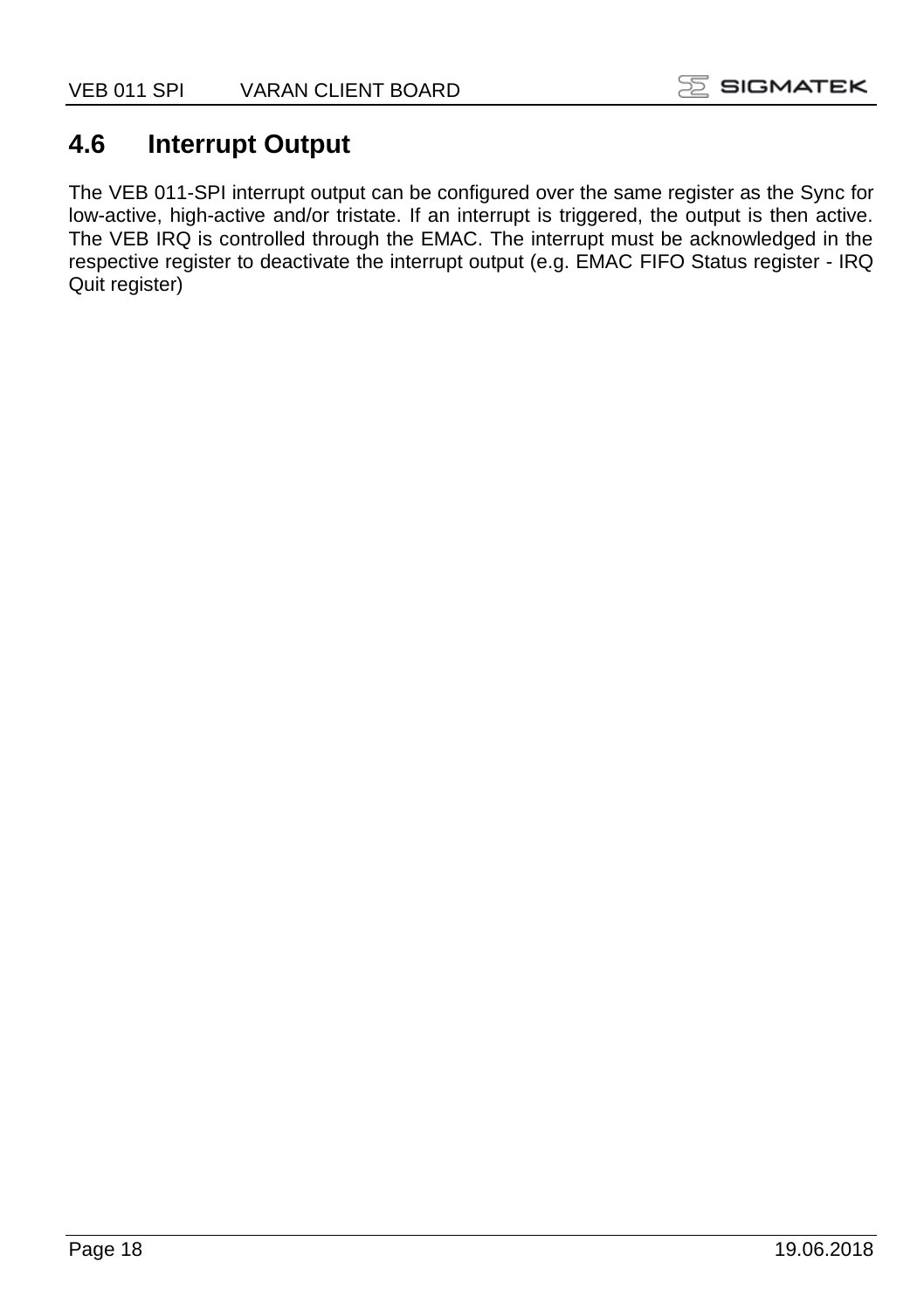# **5 External Timing**

#### **5.1 SPI Access**



- MSB ... Most significant Bit
- LSB ... Least significant Bit<br>Q ... Undefined

... Undefined

| <b>Time setting</b>          | Time (ns) |      | <b>Description</b>        |
|------------------------------|-----------|------|---------------------------|
|                              | Min.      | Max. |                           |
| $t_{\text{su}(\text{ssel})}$ | 20        | ۰    | SSEL low to SCK high      |
| $t_{\text{su(MOSI)}}$        | 0         | ۰    | SCK high to read          |
| $t_{d(MISO)}$                |           | 80   | SCK low to write          |
| $T_{\rm sck}$                | 200       | ٠    | SPI clock period          |
| $T_{h(\mathrm{ssel})}$       | 20        |      | SSEL Hold time to SCK low |

#### **Table 5: Time characteristics**

The data are recorded with the first rising SCK flank and sent with the falling SCK flank.

In IDLE status, the SSEL is set to HIGH.

SPI frames always have 8 bits. The maximum SPI pulse frequency is 5 MHz.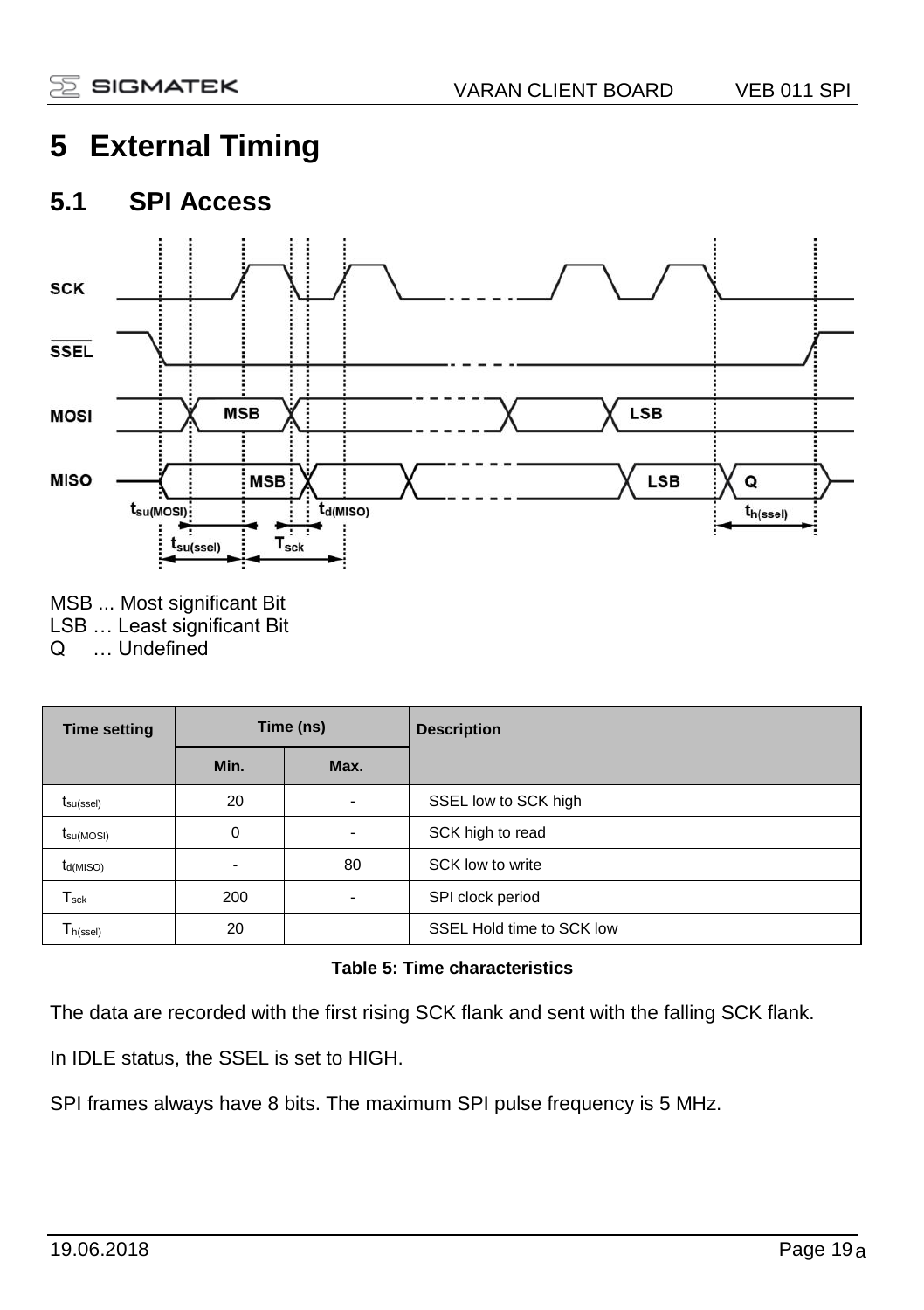#### **5.2 SPI Protocol**

The SPI protocol consists of 4 parts:

- 1. Synchronization (optional)<br>2. Header: Definition of the d
- Header: Definition of the data that is read from the FPGA
- 3. Header: Definition of the data that is written to the FPGA
- 4. Data transfer



#### **5.2.1 General description of VEB011-SPI interface**

MOSI (VEB011-SPI Input): SPI data input signal MISO (VEB011-SPI Output): SPI data output signal SCK (VEB011-SPI Input): SPI clock input signal /SSEL(VEB011-SPI Input): SPI chip select (active low signal)

- => Data communication between the HOST and the VEB011-SPI uses byte quantities, that is 8 bits.
- => Bit synchronization is done using /SSEL.
- => The most significant bit (MSB) is transferred first.
- => MOSI (VEB011-SPI Input) is sampled at the rising edge of the SCK signal.
- $\Rightarrow$  MISO (VEB011-SPI Output) is changed at the falling edge of the SCK signal.
- => SCK (VEB011-SPI Input) has active high level.

The protocol used in communication between the HOST and the VEB011-SPI consists of a 6 byte header followed by the amount of data specified in the header.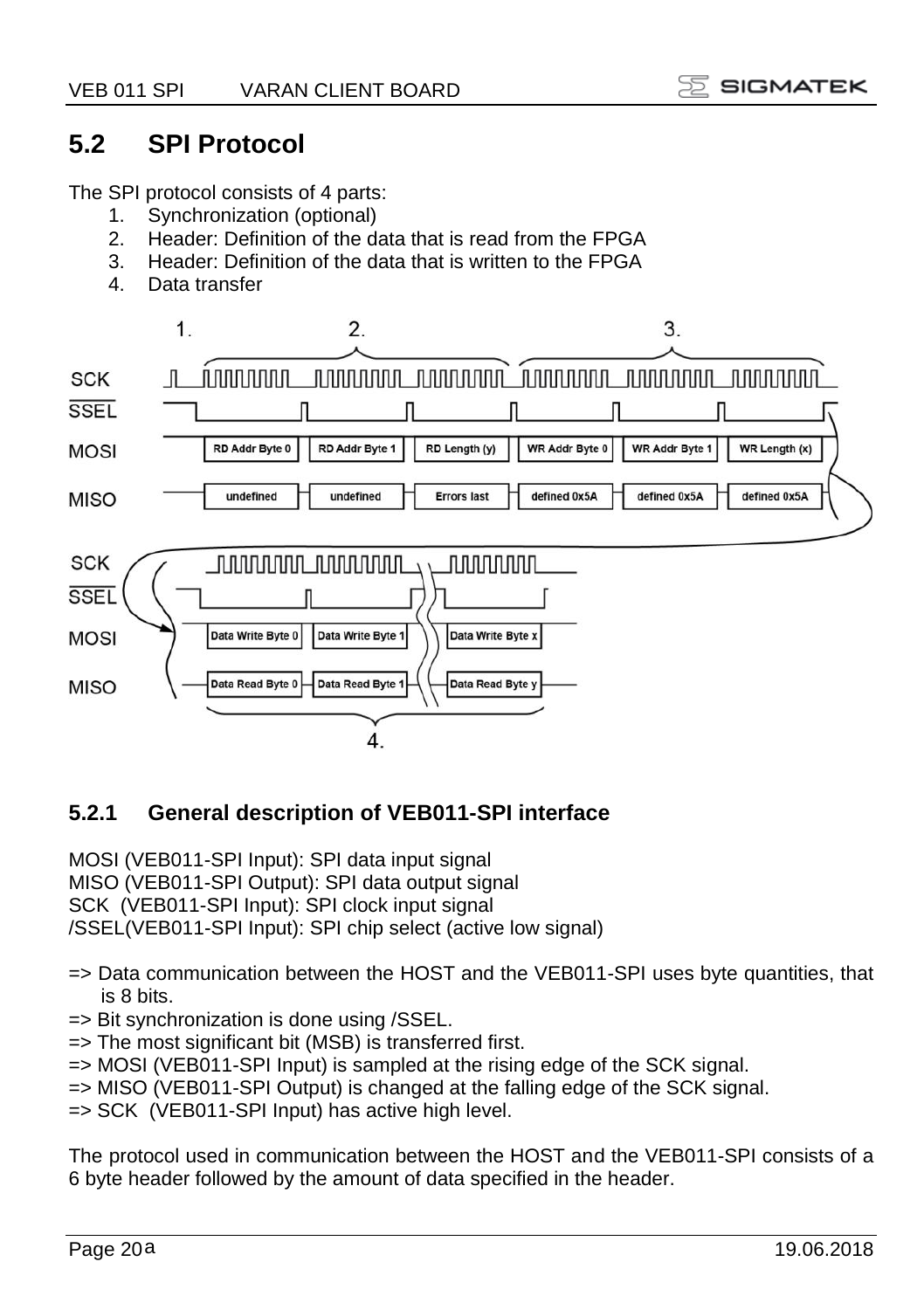#### **Master Out Slave In signal (MOSI) Master In Slave Out signal (MISO)**

HDR byte 1: RD addr byte 0 (LSB) HDR byte 1: undefined value<br>HDR byte 2: RD addr byte 1 (MSB) HDR byte 2: undefined value HDR byte 2: RD addr byte 1 (MSB)<br>HDR byte 3: RD length byte (0-255) HDR byte 4: WR addr byte 0 (LSB) HDR byte 4: defined 0x5A<br>HDR byte 5: WR addr byte 1 (MSB) HDR byte 5: defined 0x5A HDR byte 5: WR addr byte 1 (MSB) HDR byte 5: defined 0x5A<br>HDR byte 6: WR length byte (0-255) HDR byte 6: defined 0x5A HDR byte 6: WR length byte (0-255) HDR byte 6: defined 0x5A WR data byte 0 RD data byte 0<br>WR data byte 1 RD data byte 1 WR data byte 1 WR data byte 2 and 2 RD data byte 2<br>WR data byte 3 and 2 RD data byte 3 WR data byte 3 RD data byte 3<br>WR data byte 4 RD data byte 4 WR data byte 4 RD data byte 4<br>WR data byte 5 RD data byte 5 WR data byte 5<br>WR data byte 6

HDR byte 3: errors (in previous data transfer)<br>HDR byte 4: defined 0x5A RD data byte 6 . . . . . .

The header bytes must be followed by the correct amount of data bytes as specified in HDR byte 3 and HDR byte 6. The correct amount of data bytes can be calculated as the maximum of 'RD length byte' and 'WR length byte'.

Note: If 'RD length byte' is smaller than 'WR length byte' then all RD data bytes transferred after 'RD length byte' data bytes are undefined values. If 'RD length byte' is greater than 'WR length byte' then all WR data bytes transferred after 'WR length byte' data bytes are ignored.

Protocol synchronization is done using /SSEL and SCK. If SCK is high while /SSEL is high, the protocol state is set to idle.

Note: Protocol synchronization is optional and can be omitted as long as no errors have occurred.

#### **HDR byte 3: errors (in previous data transfer)**

Bit 0 is set if SPI Protocol synchronization interrupted the previous data transfer.

Bit 1 is set if a write buffer overflow occurred in the previous data transfer.

Bit 2 is set if a read buffer underrun occurred in the previous data transfer.

Bit 3 is set if there was an access to an invalid address in the previous data transfer.

#### **Since the FPGA needs a certain amount of time to boot, the µC should either wait or send a querey until the FPGA no longer answers with an error.**

**The FPGA also needs a certain amount of time to connect with the VARAN bus after successful initialization.**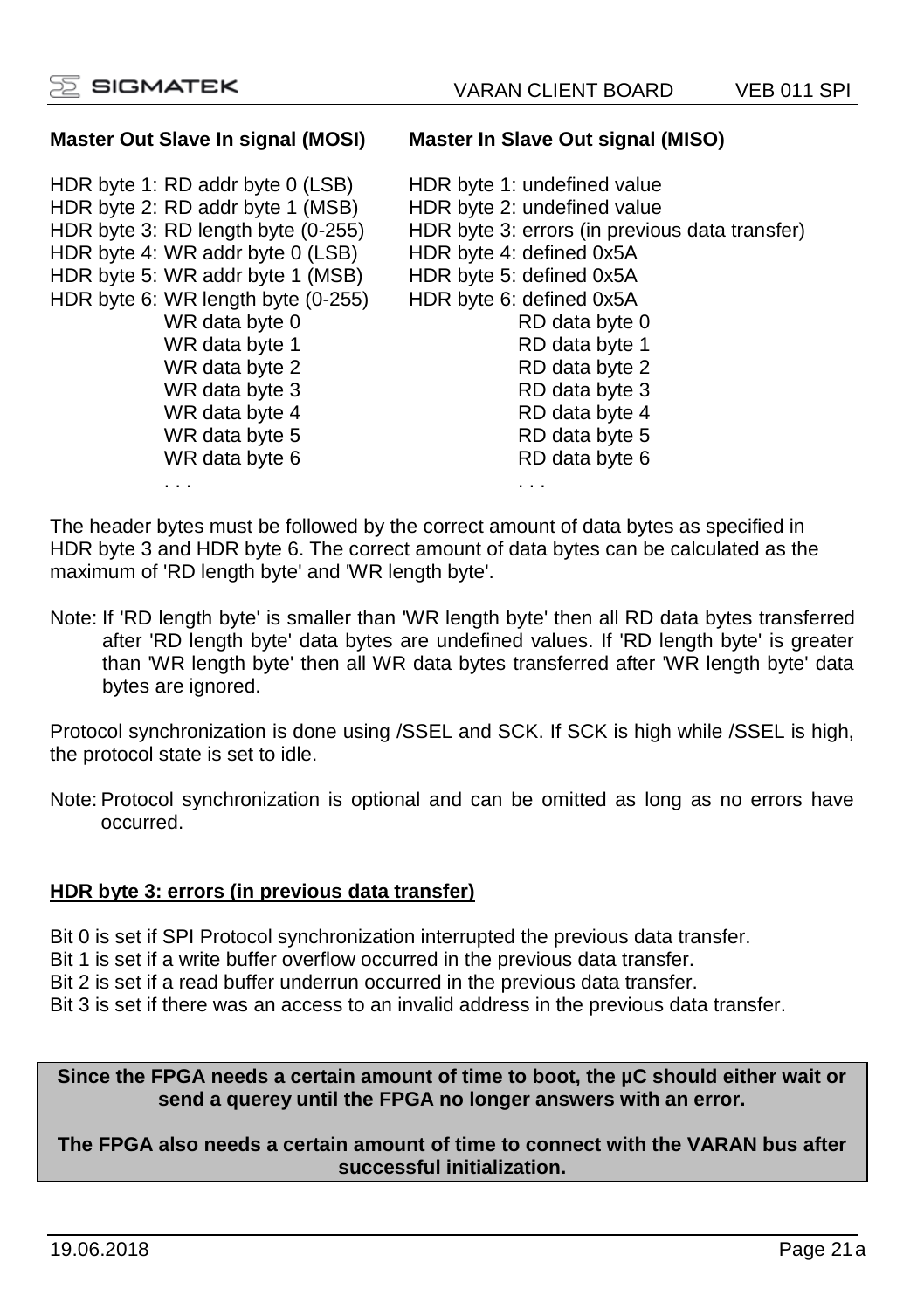# **Recommended Shielding for VARAN**

The real-time VARAN Ethernet bus system exhibits very robust characteristics in industrial environments. Through the use of IEEE 802.3 standard Ethernet physics, the potentials between an Ethernet line and sending/receiving components are separated. Messages to a bus participant are immediately repeated by the VARAN Manager in the event of an error. The shielding described below is principally recommended.

For applications in which the bus is run outside the control cabinet, the correct shielding is required. Especially when for structural reasons, the bus line must be placed next to strong electromagnetic interference. It is recommended to avoid placing Varan bus lines parallel to power cables whenever possible.

SIGMATEK recommends the use of CAT5e industrial Ethernet bus cables.

For the shielding, an S-FTP cable should be used. An S-FTP bus is a symmetric, multi-wire cable with unshielded pairs. For the total shielding, a combination of foil and braiding is used. A non-laminated variant is recommended.

**The VARAN cable must be secured at a distance of 20 cm from the connector for protection against vibration!**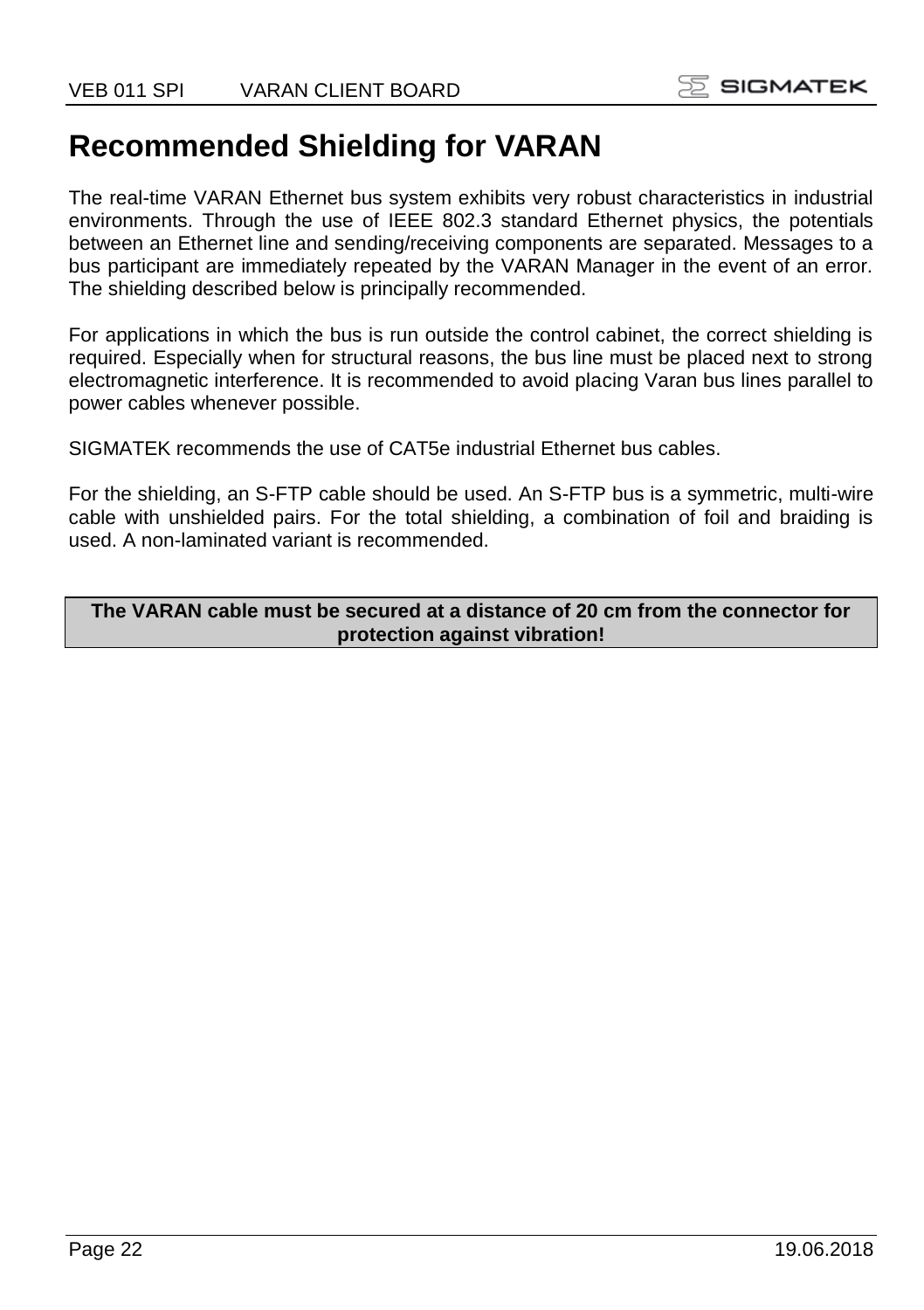#### **1. Wiring from the Control Cabinet to an External VARAN Component**

If the Ethernet lines are connected from a VARAN component to a VARAN node located outside the control cabinet, the shielding should be placed at the entry point to the control cabinet housing. All noise can then be dissipated before reaching the electronic components.

![](_page_22_Figure_5.jpeg)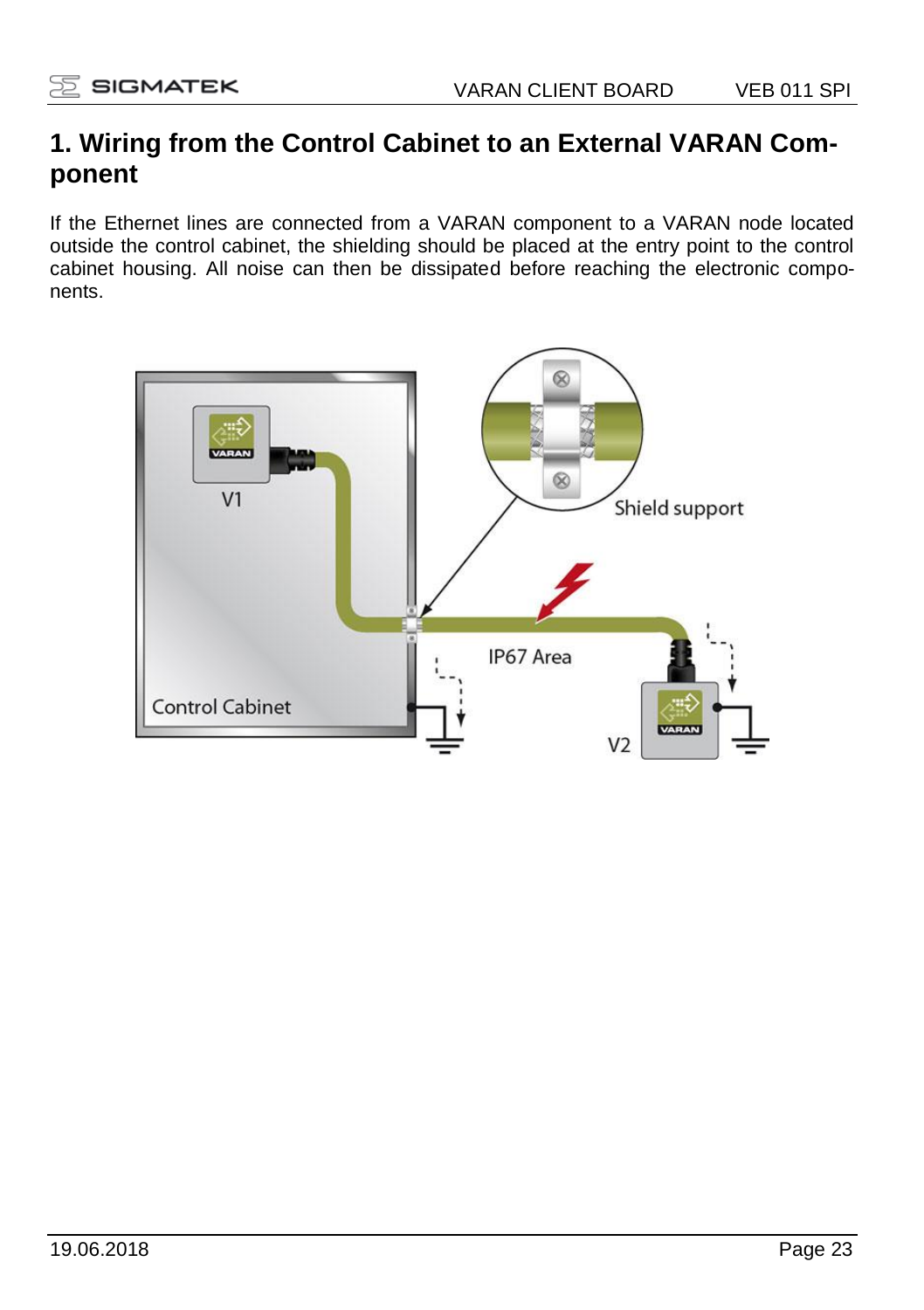## **2. Wiring Outside of the Control Cabinet**

If a VARAN bus cable must be placed outside of the control cabinet only, no additional shield connection is required. This requires that only IP67 modules and connectors be used. These components are very robust and noise resistant. The shielding for all sockets in IP67 modules are internally connected to common bus or electrically connected to the housing, whereby the deflection of voltage spikes does not flow through the electronics.

![](_page_23_Picture_4.jpeg)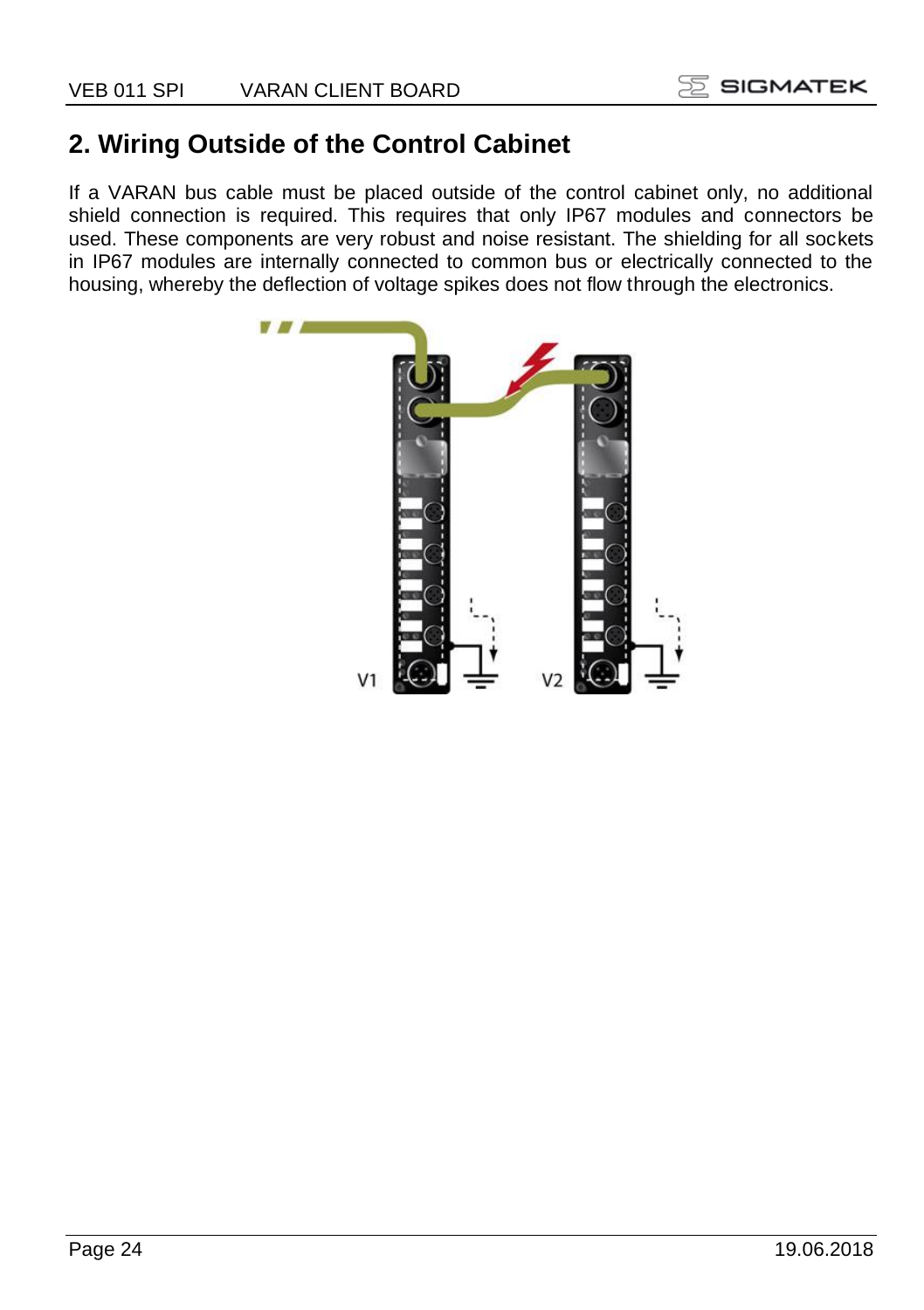## **3. Shielding for Wiring Within the Control Cabinet**

Sources of strong electromagnetic noise located within the control cabinet (drives, Transformers, etc.) can induce interference in a VARAN bus line. Voltage spikes are dissipated over the metallic housing of a RJ45 connector. Noise is conducted over the control cabinet without additional measures needed on the circuit board of electronic components. To avoid error sources with data exchange, it is recommended that shielding be placed before any electronic components in the control cabinet.

![](_page_24_Figure_5.jpeg)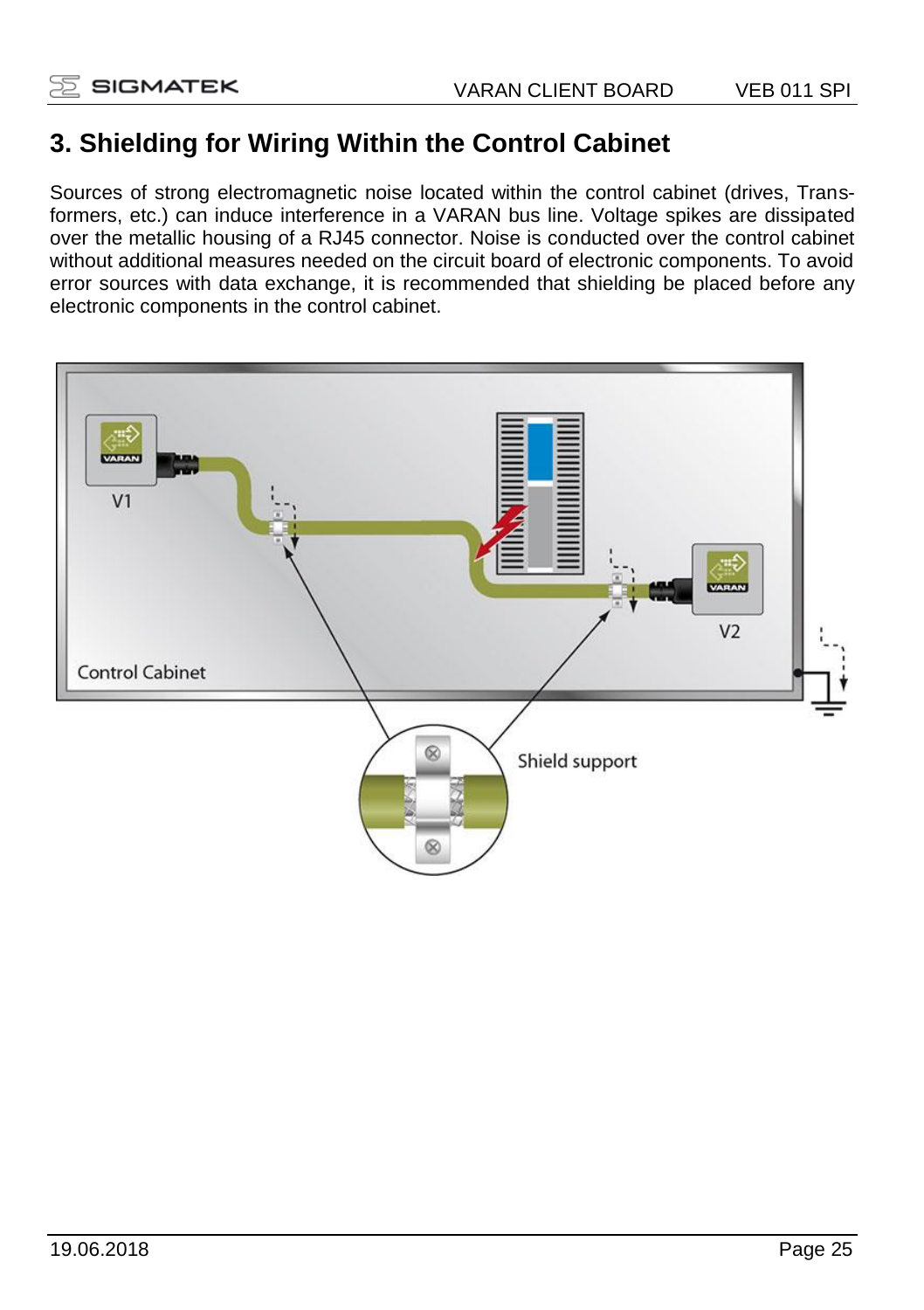### **4. Connecting Noise-Generating Components**

When connecting power lines to the bus that generate strong electromagnetic noise, the correct shielding is also important. The shielding should be placed before a power element (or group of power elements).

![](_page_25_Picture_4.jpeg)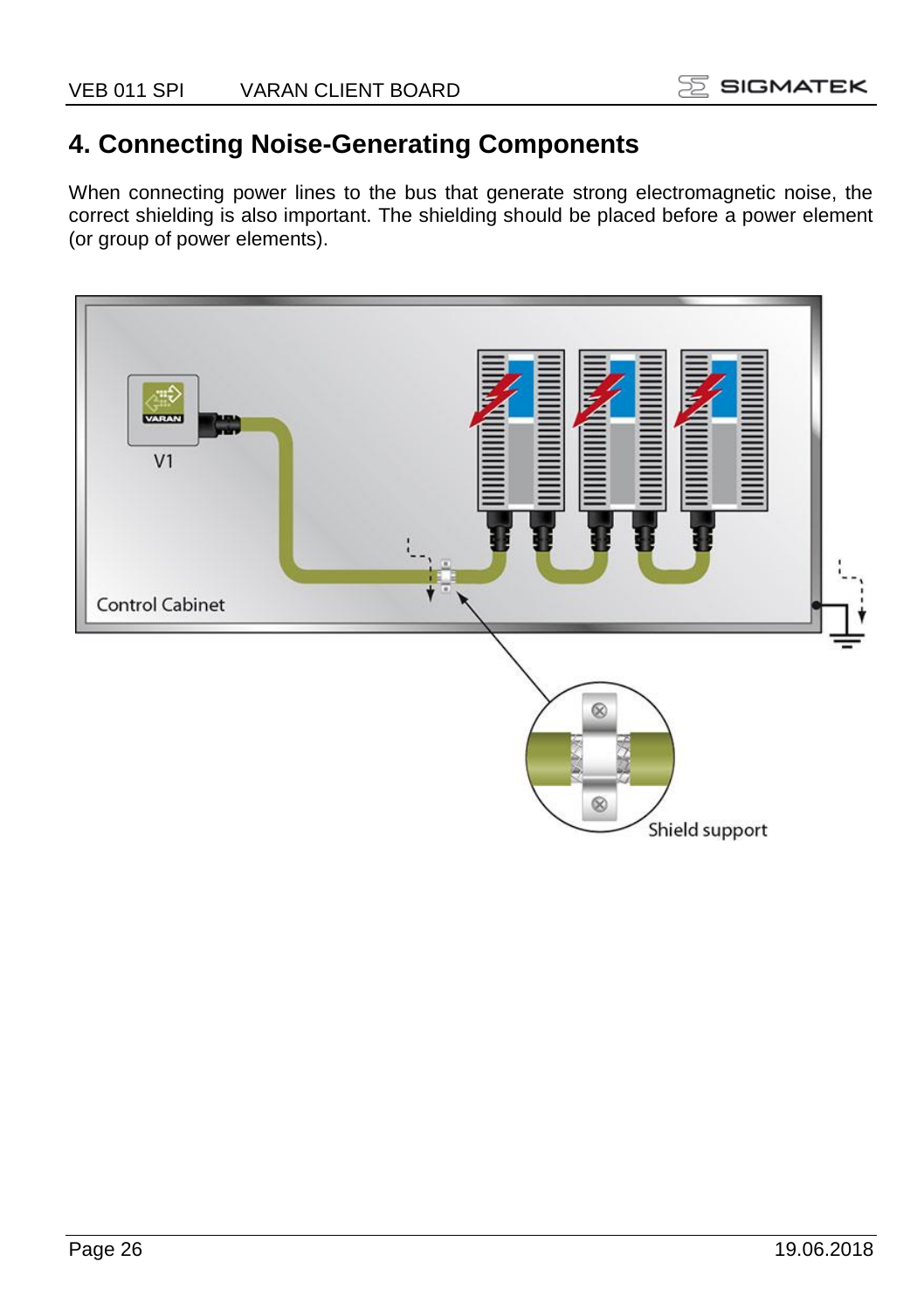### **5. Shielding Between Two Control Cabinets**

If two control cabinets must be connected over a VARAN bus, it is recommended that the shielding be located at the entry points of each cabinet. Noise is therefore prevented from reaching the electronic components in both cabinets.

![](_page_26_Figure_5.jpeg)